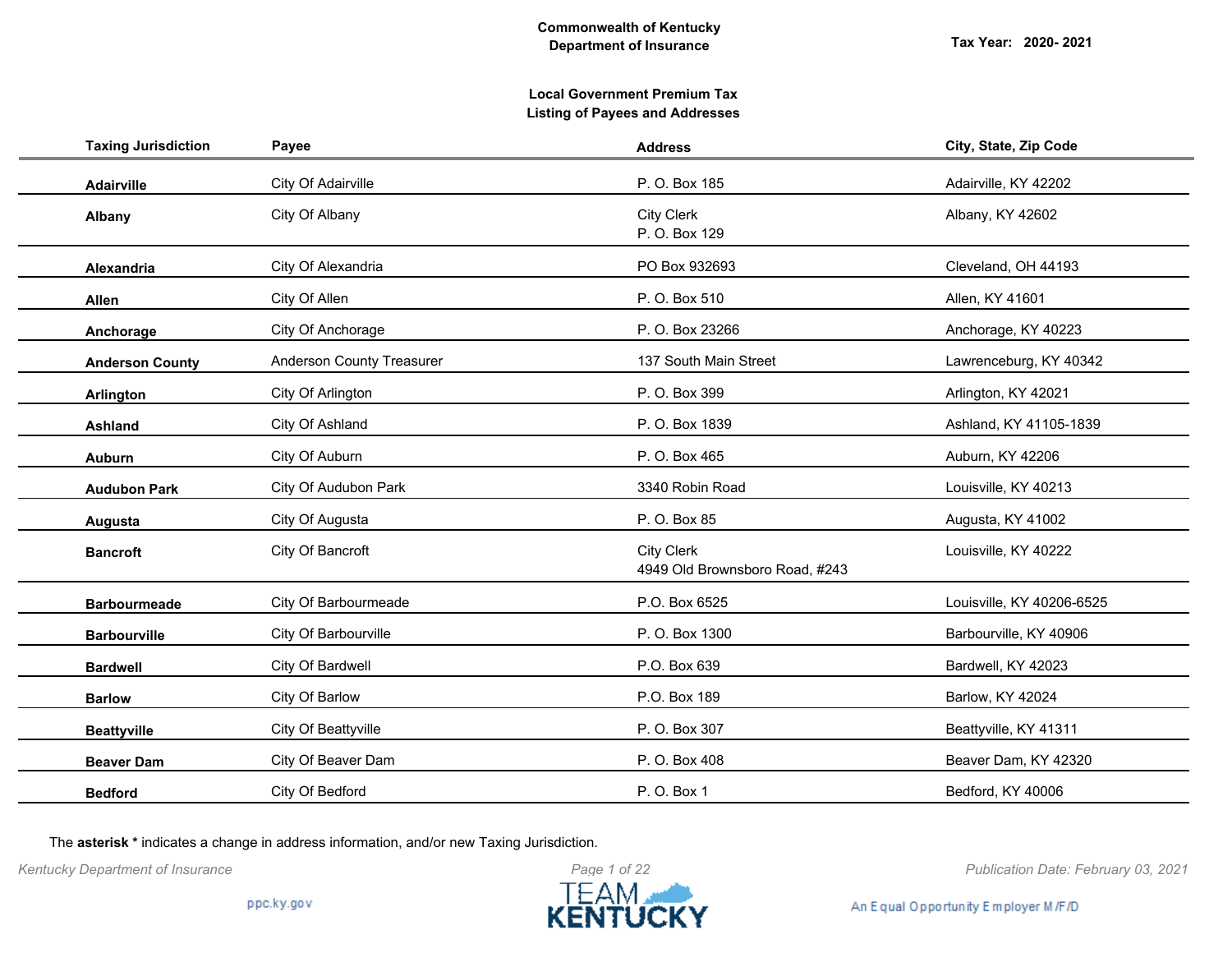| <b>Taxing Jurisdiction</b> | Payee                                                     | <b>Address</b>                                                | City, State, Zip Code     |
|----------------------------|-----------------------------------------------------------|---------------------------------------------------------------|---------------------------|
| <b>Beechwood Village</b>   | City Of Beechwood Village                                 | P.O. Box 7527                                                 | Louisville, KY 40257-7527 |
| <b>Bell County</b>         | <b>Bell County Treasurer</b>                              | P. O. Box 127                                                 | Pineville, KY 40977       |
| <b>Bellemeade</b>          | City Of Bellemeade                                        | 127 Dorchester Road                                           | Louisville, KY 40223      |
| <b>Bellevue</b>            | City Of Bellevue Insurance Premium                        | P. O. Box 634168                                              | Cincinnati, OH 45263-4168 |
| <b>Bellewood</b>           | City Of Bellewood Treasurer                               | P. O. Box 8095                                                | Louisville, KY 40257-8095 |
| <b>Benton</b>              | City Of Benton                                            | 101 East 11th Street                                          | Benton, KY 42025          |
| <b>Berea</b>               | City Of Berea                                             | 212 Chestnut Street                                           | Berea, KY 40403           |
| <b>Berry</b>               | City Of Berry                                             | P.O. Box 215                                                  | Berry, KY 41003           |
| <b>Blue Ridge Manor</b>    | City Of Blue Ridge Manor                                  | City of Blue Ridge Manor<br>10000 Shelbyville Road, Suite 203 | Louisville, KY 40223      |
| <b>Bonnieville</b>         | City of Bonnieville                                       | P.O. Box 85                                                   | Bonnieville, KY 42713     |
| <b>Bowling Green</b>       | City of Bowling Green                                     | P. O. Box 643501                                              | Cincinnati, OH 45264-3501 |
| <b>Bradfordsville</b>      | <b>City Of Bradfordsville</b>                             | 202 West Main Street<br>P.O. Box 65                           | Bradfordsville, KY 40009  |
| <b>Brandenburg</b>         | City Of Brandenburg                                       | P. O. Box 305<br>Attn: City Treasurer                         | Brandenburg, KY 40108     |
| <b>Breckinridge County</b> | County of Breckinridge - Breckinridge Co. Fiscal<br>Court | <b>Breckinridge County Treasurer</b>                          | Hardinsburg, KY 40143     |
|                            |                                                           | P.O. Box 607                                                  |                           |
| <b>Briarwood</b>           | City Of Briarwood                                         | P. O. Box 22408                                               | Louisville, KY 40252      |
| <b>Brodhead</b>            | City Of Brodhead                                          | P. O. Box 556                                                 | Brodhead, KY 40409        |
| <b>Broeck Pointe</b>       | City Of Broeck Pointe                                     | P. O. Box 22205                                               | Louisville, KY 40222      |
| <b>Bromley</b>             | City Of Bromley                                           | 226 Boone Street                                              | Bromley, KY 41016         |

The **asterisk \*** indicates a change in address information, and/or new Taxing Jurisdiction.



*Kentucky Department of Insurance Publication Date: February 03, 2021*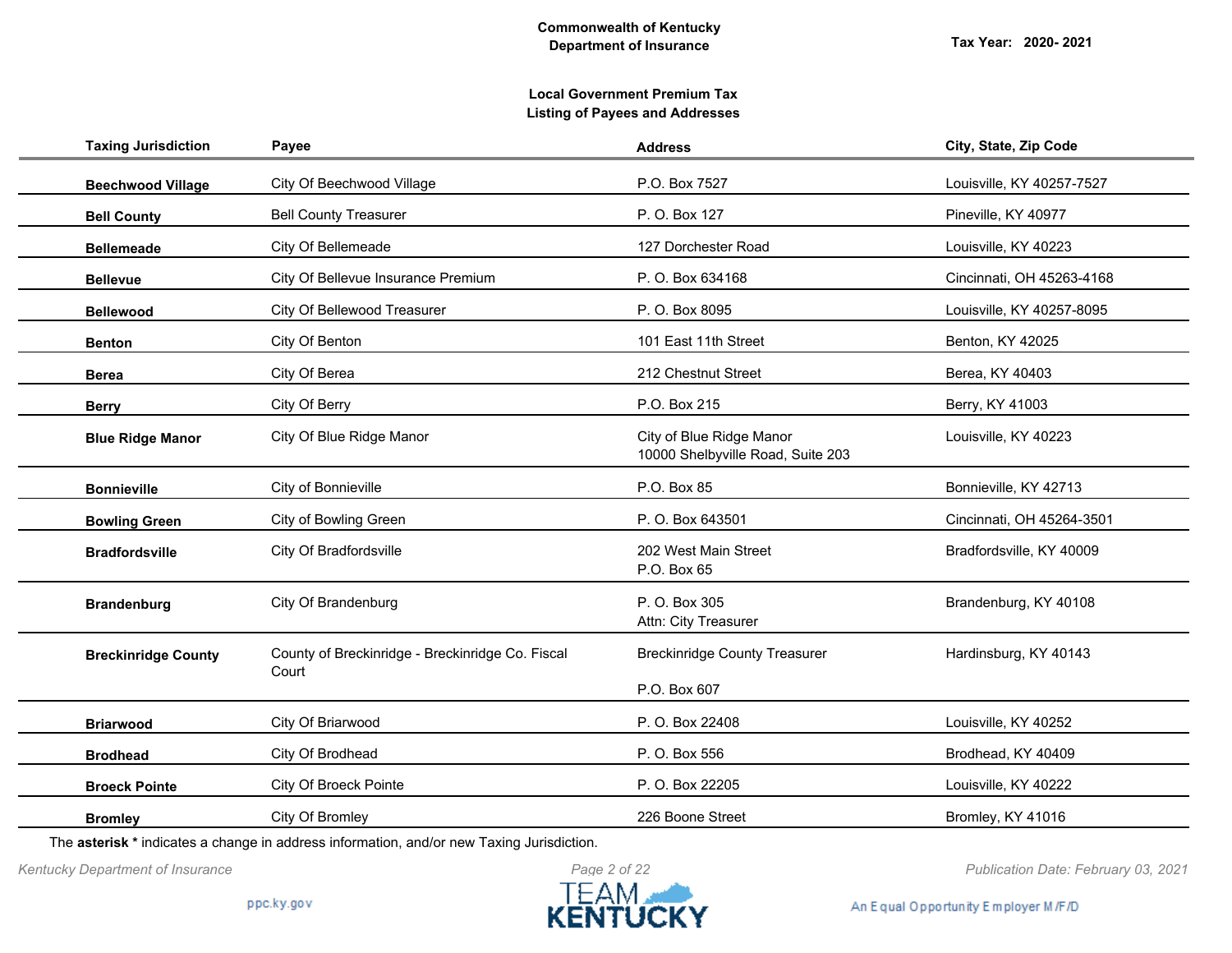| <b>Taxing Jurisdiction</b> | Payee                               | <b>Address</b>                    | City, State, Zip Code     |
|----------------------------|-------------------------------------|-----------------------------------|---------------------------|
| <b>Brooksville</b>         | City Of Brooksville                 | P. O. Box 216                     | Brooksville, KY 41004     |
| <b>Brownsboro Farm</b>     | City Of Brownsboro Farm             | 8455 Brownsboro Road              | Louisville, KY 40241-1626 |
| <b>Brownsboro Village</b>  | City of Brownsboro Village          | P.O. Box 6635                     | Louisville, KY 40206      |
| <b>Brownsville</b>         | City Of Brownsville                 | P. O. Box 238                     | Brownsville, KY 42210     |
| <b>Bullitt County</b>      | <b>Bullitt County Fiscal Court</b>  | P. O. Box 768                     | Shepherdsville, KY 40165  |
| <b>Burgin</b>              | City Of Burgin                      | <b>Box 323</b>                    | Burgin, KY 40310          |
| <b>Burkesville</b>         | City Of Burkesville                 | P. O. Box 250                     | Burkesville, KY 42717     |
| <b>Burnside</b>            | City Of Burnside                    | P. O. Box 8                       | Burnside, KY 42519        |
| <b>Butler</b>              | City Of Butler                      | P. O. Box 229                     | Butler, KY 41006          |
| Cadiz                      | City Of Cadiz                       | P. O. Box 1465                    | Cadiz, KY 42211           |
| Calhoun                    | City Of Calhoun                     | P. O. Box 294                     | Calhoun, KY 42327         |
| California                 | City Of California                  | P.O. Box 25                       | California, KY 41007      |
| <b>Calvert City</b>        | City Of Calvert City                | P. O. Box 36                      | Calvert City, KY 42029    |
| Cambridge                  | City Of Cambridge                   | 2912 Cambridge Road               | Louisville, KY 40220      |
| <b>Campbell County</b>     | <b>Campbell County Fiscal Court</b> | P.O. Box 645245                   | Cincinnati, OH 45264-5245 |
| Campbellsburg              | City Of Campbellsburg               | P. O. Box 67                      | Campbellsburg, KY 40011   |
| Campbellsville             | City Of Campbellsville              | 110 South Columbia Avenue, Ste. B | Campbellsville, KY 42718  |
| Campton                    | City Of Campton                     | P. O. Box 35                      | Campton, KY 41301         |
| Caneyville                 | City Of Caneyville                  | P. O. Box 69                      | Caneyville, KY 42721-0069 |
| Carlisle                   | City Of Carlisle                    | 107 E. Chestnut Street            | Carlisle, KY 40311        |
| <b>Carlisle County</b>     | <b>Carlisle County</b>              | P.O. Box 279                      | Bardwell, KY 42023        |

The **asterisk \*** indicates a change in address information, and/or new Taxing Jurisdiction.



*Kentucky Department of Insurance Publication Date: February 03, 2021*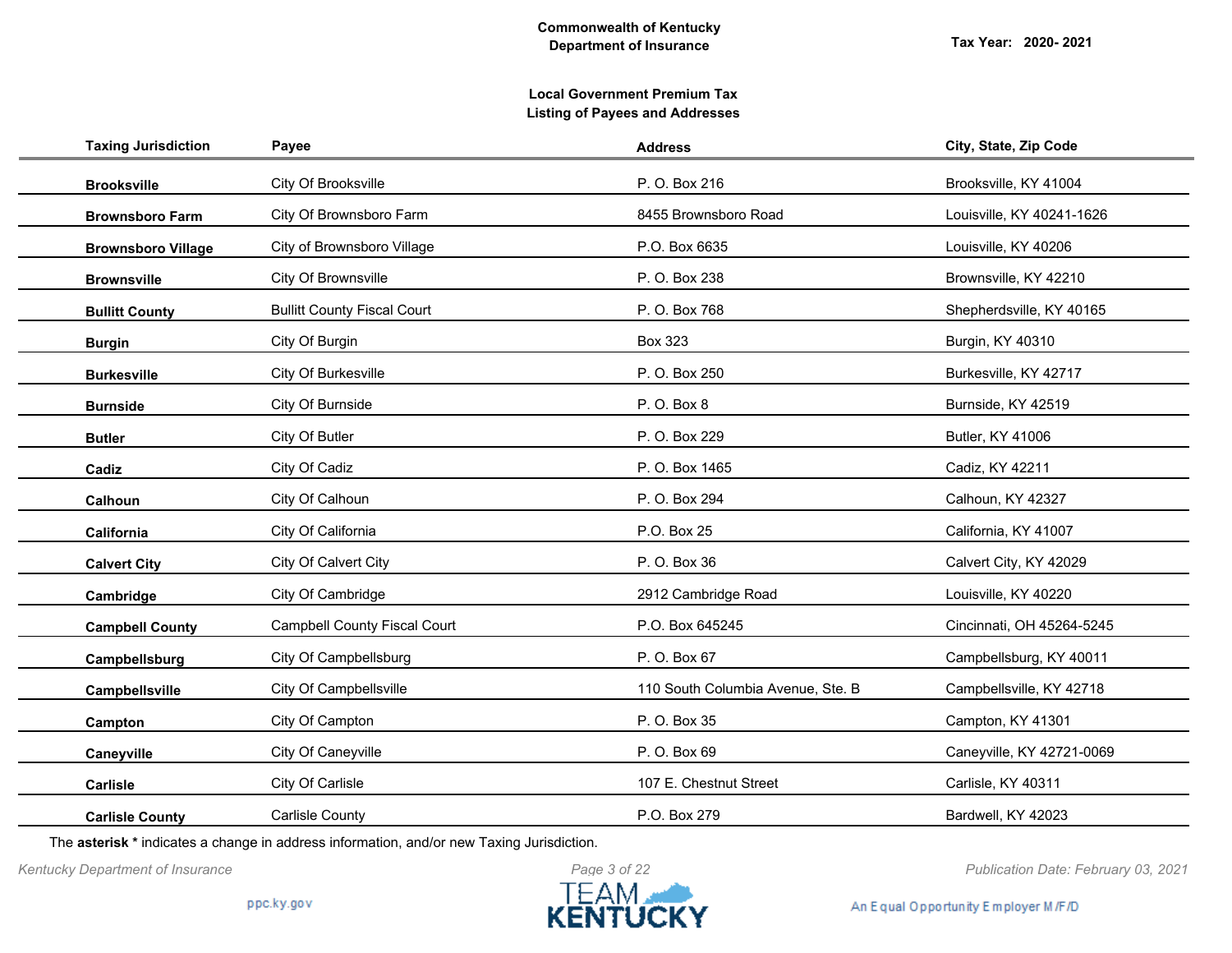| <b>Taxing Jurisdiction</b> | Payee                                 | <b>Address</b>                         | City, State, Zip Code  |
|----------------------------|---------------------------------------|----------------------------------------|------------------------|
| Carrollton                 | City Of Carrollton                    | P. O. Box 156                          | Carrollton, KY 41008   |
| <b>Carter County</b>       | Carter County Fiscal Court - Room 227 | Courthouse 300 W. Main St.             | Grayson, KY 41143      |
| <b>Casey County</b>        | Casey County Fiscal Court             | P. O. Box 306                          | Liberty, KY 42539      |
| Catlettsburg               | City Of Catlettsburg                  | 2611 Louisa Street                     | Catlettsburg, KY 41129 |
| <b>Cave City</b>           | City Of Cave City                     | P. O. Box 567                          | Cave City, KY 42127    |
| Centertown                 | City Of Centertown                    | P.O. Box 517                           | Centertown, KY 42328   |
| <b>Central City</b>        | City Of Central City                  | 214 North First Street                 | Central City, KY 42330 |
| <b>Clark County</b>        | <b>Clark County Courthouse</b>        | 34 South Main Street<br>Rm # 103       | Winchester, KY 40391   |
| <b>Clarkson</b>            | City Of Clarkson                      | P. O. Box 10<br>213 Millerstown Street | Clarkson, KY 42726     |
| Clay                       | City Of Clay                          | P. O. Box 425                          | Clay, KY 42404-0425    |
| <b>Clay City</b>           | City Of Clay City                     | P. O. Box 933                          | Clay City, KY 40312    |
| Cloverport                 | City Of Cloverport                    | 212 West Main Street                   | Cloverport, KY 40111   |
| <b>Coal Run Village</b>    | City of Coal Run Village              | 105 Church Street                      | Pikeville, KY 41501    |
| <b>Cold Spring</b>         | City Of Cold Spring                   | P.O. Box 932040                        | Cleveland, OH 44193    |
| Coldstream                 | City Of Coldstream                    | 9462 Brownsboro Road #140              | Louisville, KY 40241   |
| Columbia                   | City Of Columbia                      | 116 Campbellsville Street              | Columbia, KY 42728     |
| Corbin                     | City Of Corbin                        | P. O. Box 1343                         | Corbin, KY 40702       |
| Corinth                    | City Of Corinth                       | 215 Thomas Lane<br>P. O. Box 157       | Corinth, KY 41010      |
| Corydon                    | City Of Corydon                       | P. O. Box 185                          | Corydon, KY 42406      |

The **asterisk \*** indicates a change in address information, and/or new Taxing Jurisdiction.



*Kentucky Department of Insurance Publication Date: February 03, 2021*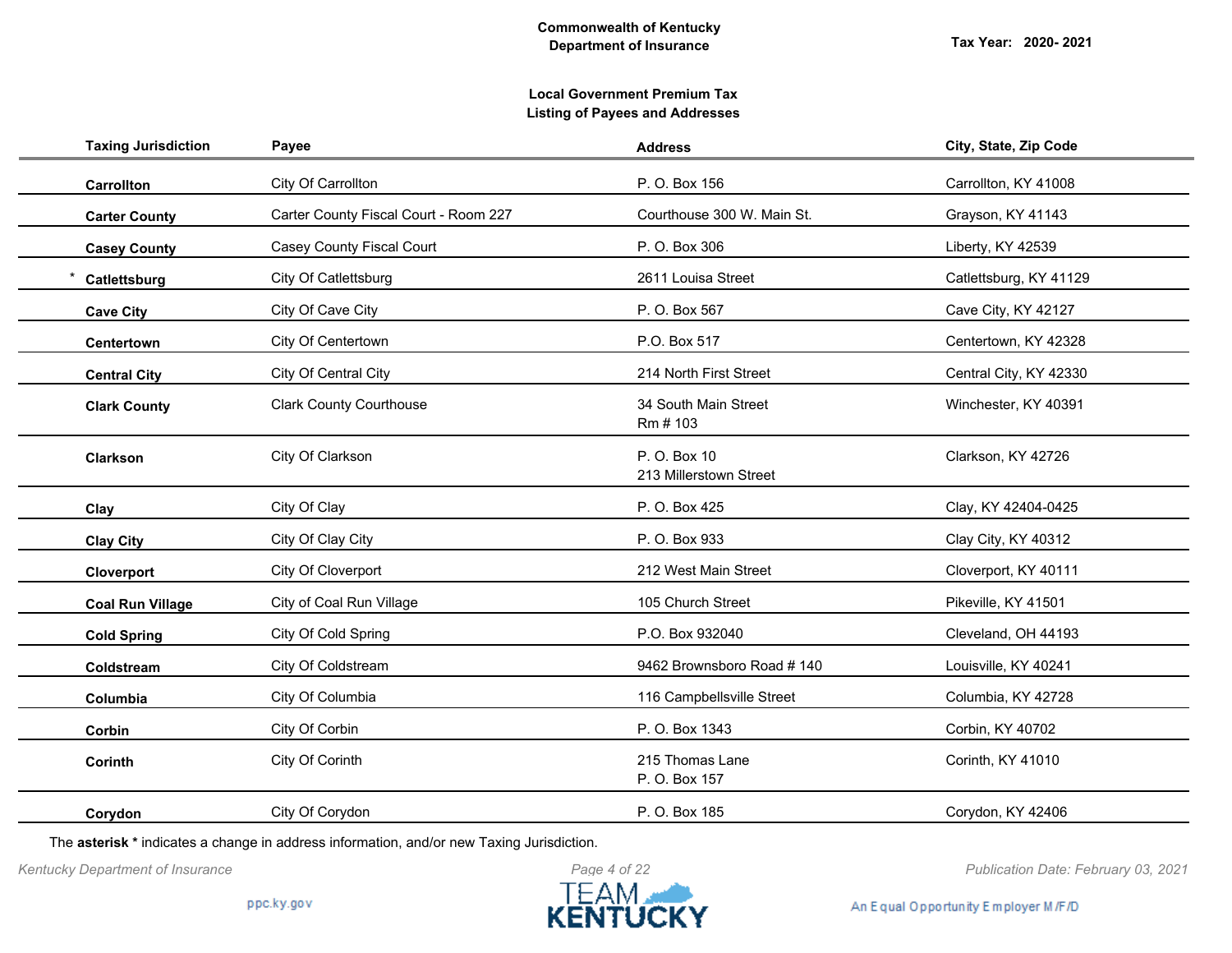## **Local Government Premium Tax Listing of Payees and Addresses**

| <b>Taxing Jurisdiction</b> | Payee                                 | <b>Address</b>                               | City, State, Zip Code         |
|----------------------------|---------------------------------------|----------------------------------------------|-------------------------------|
| Covington                  | City Of Covington                     | Insurance Premium Tax<br>20 West Pike Street | Ft.Mitchell, KY 41011         |
| <b>Crab Orchard</b>        | City Of Crab Orchard                  | P. O. Box 87                                 | Crab Orchard, KY 40419        |
| <b>Creekside</b>           | City Of Creekside                     | P. O. Box 221076                             | Louisville, KY 40252-1076     |
| <b>Crescent Springs</b>    | The City Of Crescent Springs          | 739 Buttermilk Pike                          | Crescent Springs, KY 41017    |
| <b>Crestview</b>           | City Of Crestview                     | 14 Circle Drive                              | Cold Spring, KY 41076         |
| <b>Crestwood</b>           | City Of Crestwood                     | P. O. Box 186                                | Crestwood, KY 40014           |
| <b>Crittenden</b>          | City Of Crittenden                    | P.O. Box 207<br>117 South Main Street        | Crittenden, KY 41030          |
| <b>Crittenden County</b>   | <b>Crittenden County Fiscal Court</b> | 107 South Main Street, Ste, 208              | Marion, KY 42064              |
| <b>Crofton</b>             | City Of Crofton                       | Insurance Tax Department<br>P. O. Box 243    | Crofton, KY 42217             |
| Crossgate                  | City Of Crossgate                     | P. O. Box 6423                               | Louisville, KY 40206          |
| <b>Cumberland</b>          | City Of Cumberland - City Treasurer   | 402 West Main Street                         | Cumberland, KY 40823          |
| Cynthiana                  | City Of Cynthiana                     | P. O. Box 67                                 | Cynthiana, KY 41031           |
| <b>Danville</b>            | City Of Danville                      | P. O. Box 670                                | Danville, KY 40422            |
| <b>Daviess County</b>      | Daviess County Fiscal Court           | P. O. Box 1716                               | Owensboro, KY 42302-1716      |
| <b>Dawson Springs</b>      | <b>City Of Dawson Springs</b>         | 200 West Arcadia Avenue<br>P. O. Box 345     | Dawson Springs, KY 42408-0345 |
| <b>Dayton</b>              | City Of Dayton                        | 514-6th Ave.                                 | Dayton, KY 41074              |
| <b>Dixon</b>               | City Of Dixon                         | P.O. Box 197                                 | Dixon, KY 42409               |
| <b>Douglass Hills</b>      | <b>City Of Douglass Hills</b>         | P. O. Box 43284                              | Louisville, KY 40243          |

The **asterisk \*** indicates a change in address information, and/or new Taxing Jurisdiction.



*Kentucky Department of Insurance Publication Date: February 03, 2021*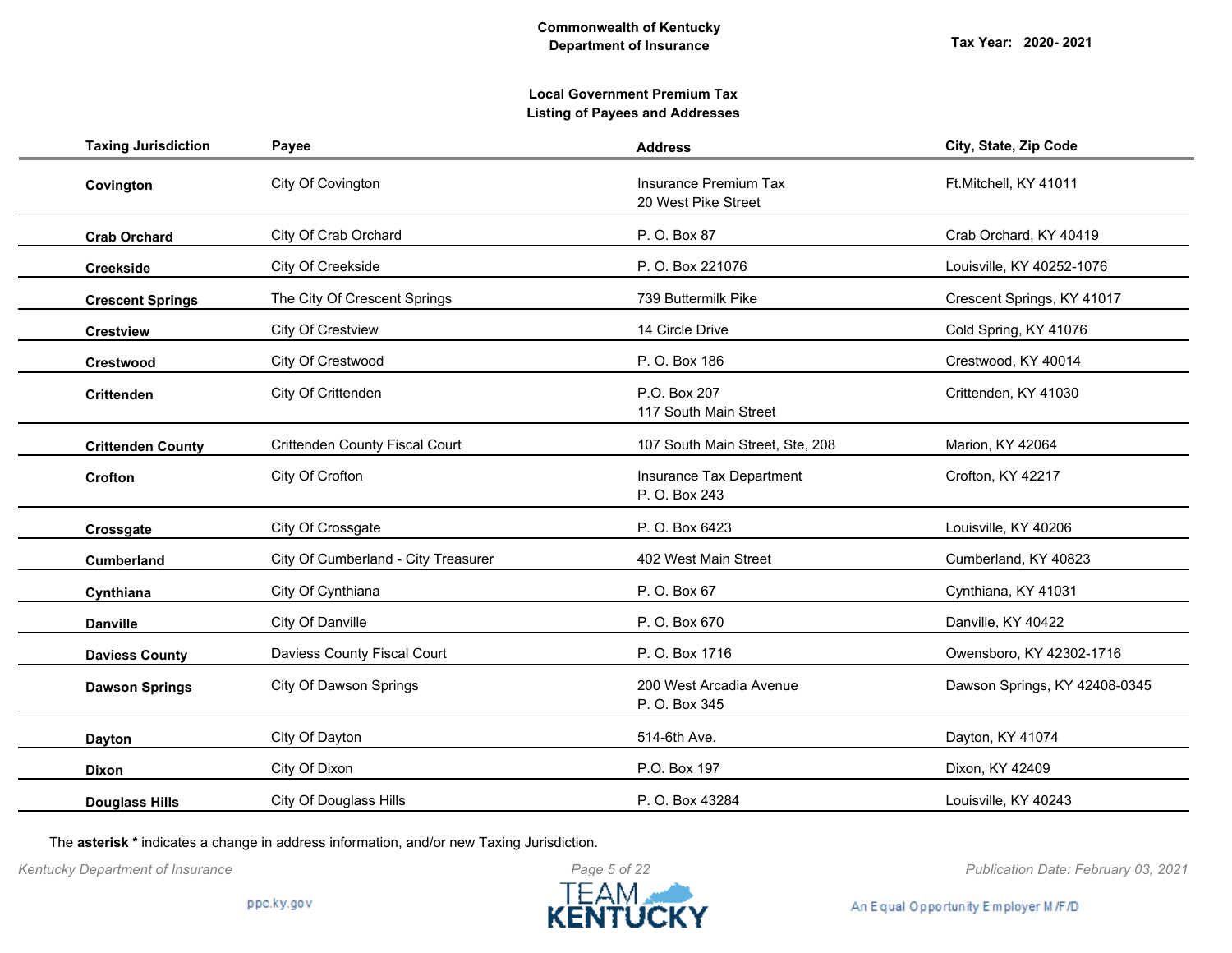| <b>Taxing Jurisdiction</b> | Payee                              | <b>Address</b>                    | City, State, Zip Code        |
|----------------------------|------------------------------------|-----------------------------------|------------------------------|
| <b>Dover</b>               | City Of Dover                      | P. O. Box 161                     | Dover, KY 41034              |
| <b>Druid Hills</b>         | City Of Druid Hills                | P. O. Box 6777                    | Louisville, KY 40206         |
| Dry Ridge                  | City Of Dry Ridge                  | 31 Broadway<br>P. O. Box 145      | Dry Ridge, KY 41035          |
| Earlington                 | City Of Earlington                 | 103 W. Main Street                | Earlington, KY 42410         |
| Eddyville                  | City Of Eddyville                  | P.O. Box 744                      | Eddyville, KY 42038          |
| Edmonton                   | City Of Edmonton                   | P. O. Box 374                     | Edmonton, KY 42129           |
| <b>Ekron</b>               | City Of Ekron                      | Ekron Town Board<br>P. O. Box 100 | Ekron, KY 40117              |
| Elizabethtown              | City Of Elizabethtown              | P. O. Box 550                     | Elizabethtown, KY 42702-0550 |
| <b>Elkhorn City</b>        | City Of Elkhorn City               | P. O. Box 681                     | Elkhorn City, KY 41522       |
| <b>Elkton</b>              | City Of Elkton                     | P. O. Box 578                     | Elkton, KY 42220             |
| <b>Elliott County</b>      | <b>Elliott County Fiscal Court</b> | P. O. Box 710                     | Sandy Hook, KY 41171         |
| <b>Elsmere</b>             | City Of Elsmere                    | 318 Garvey Avenue                 | Elsmere, KY 41018            |
| <b>Eminence</b>            | City Of Eminence                   | P. O. Box 163                     | Eminence, KY 40019           |
| <b>Erlanger</b>            | City Of Erlanger                   | P.O. Box 18511                    | Erlanger, KY 41018           |
| <b>Evarts</b>              | City Of Evarts                     | P. O. Box 208                     | Evarts, KY 40828             |
| Ewing                      | City of Ewing                      | City of Ewing<br>P.O. Box 182     | Ewing, KY 41039              |
| Falmouth                   | City Of Falmouth                   | c/o Heritage Bank P.O. Box 651    | Burlington, KY 41005         |
| Ferguson                   | City of Ferguson                   | P.O. Box 222                      | Ferguson, KY 42533           |
|                            |                                    |                                   |                              |

The **asterisk \*** indicates a change in address information, and/or new Taxing Jurisdiction.



*Kentucky Department of Insurance Publication Date: February 03, 2021*

An Equal Opportunity Employer M/F/D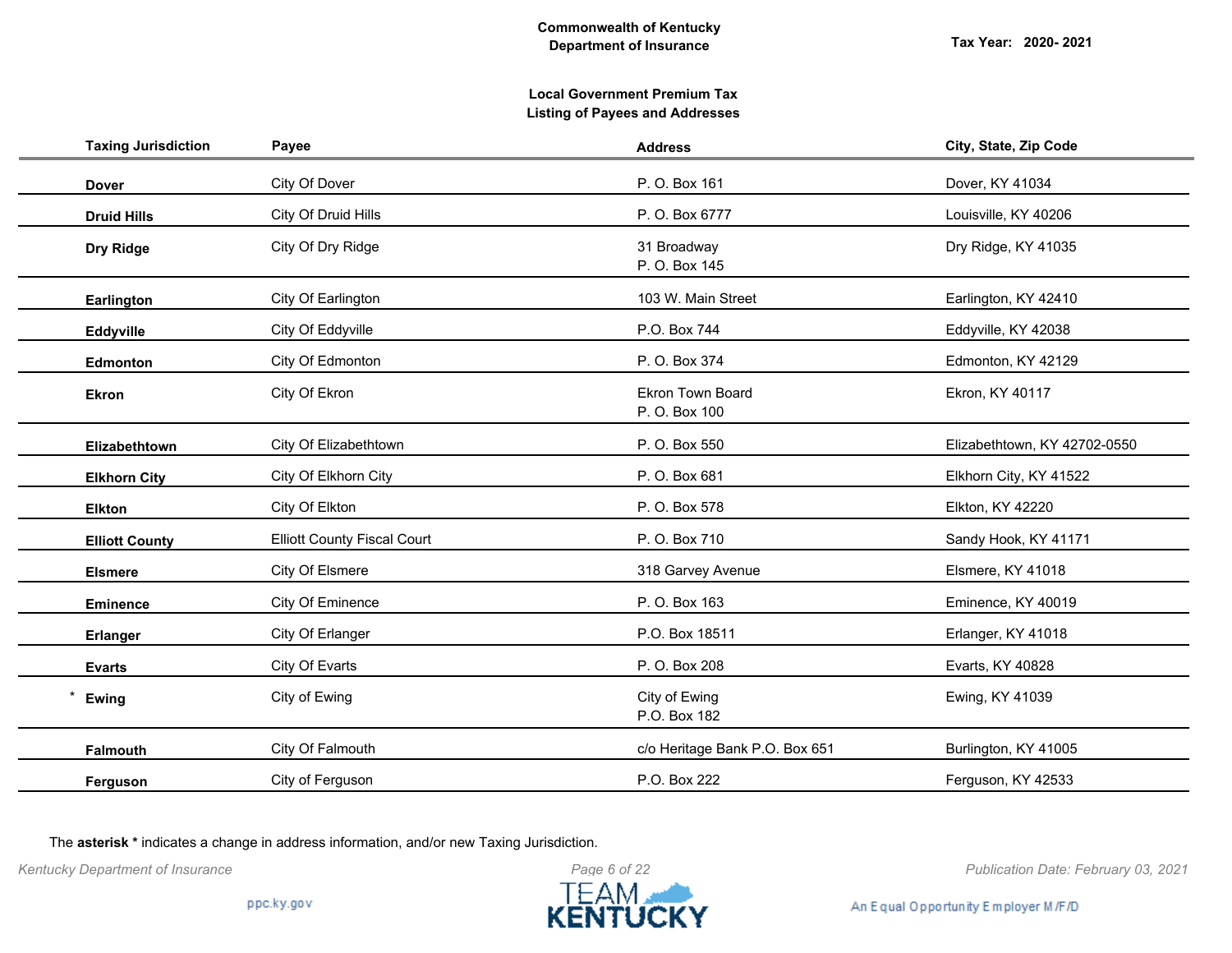## **Local Government Premium Tax Listing of Payees and Addresses**

| Payee                              | <b>Address</b>                       | City, State, Zip Code        |
|------------------------------------|--------------------------------------|------------------------------|
| City Of Fincastle                  | <b>City Clerk</b><br>P. O. Box 22052 | Louisville, KY 40252-0052    |
| City Of Flatwoods                  | 2513 Reed Street                     | Flatwoods, KY 41139          |
| <b>Fleming County Fiscal Court</b> | 100 Court Square                     | Flemingsburg, KY 41041       |
| City Of Fleming-Neon               | P. O. Box 66                         | Fleming Neon, KY 41840       |
| City Of Flemingsburg               | P. O. Box 406                        | Flemingsburg, KY 41041       |
| City Of Florence                   | P. O. Box 321                        | Florence, KY 41022-0321      |
| <b>Floyd County Treasurer</b>      | P.O. Box 1600                        | Prestonsburg, KY 41653       |
| City Of Fordsville                 | P. O. Box 164                        | Fordsville, KY 42343         |
| City Of Forest Hills               | P. O. Box 99604                      | Jeffersontown, KY 40269-0604 |
| City Of Fort Mitchell              | P.O. Box 176277                      | Fort Mitchell, KY 41017      |
| City Of Fort Thomas                | P.O. Box 639162                      | Cincinnati, OH 45263-9162    |
| City Of Fort Wright                | PO Box 95-0277                       | Louisville, KY 40295-0277    |
| City Of Fountain Run               | P. O. Box 37                         | Fountain Run, KY 42133       |
| City Of Fox Chase                  | P.O. Box 310                         | Hillview, KY 40129-0310      |
| City Of Frankfort                  | Box 697                              | Frankfort, KY 40602          |
| City Of Franklin                   | P.O. Box 130                         | Hardyville, KY 42746         |
| Franklin County Treasurer          | P. O. Box 594                        | Frankfort, KY 40602          |
| City Of Fredonia                   | P. O. Box 152                        | Fredonia, KY 42411           |
| City Of Frenchburg                 | P. O. Box 113                        | Frenchburg, KY 40322         |
|                                    |                                      |                              |

The **asterisk \*** indicates a change in address information, and/or new Taxing Jurisdiction.



*Kentucky Department of Insurance Publication Date: February 03, 2021*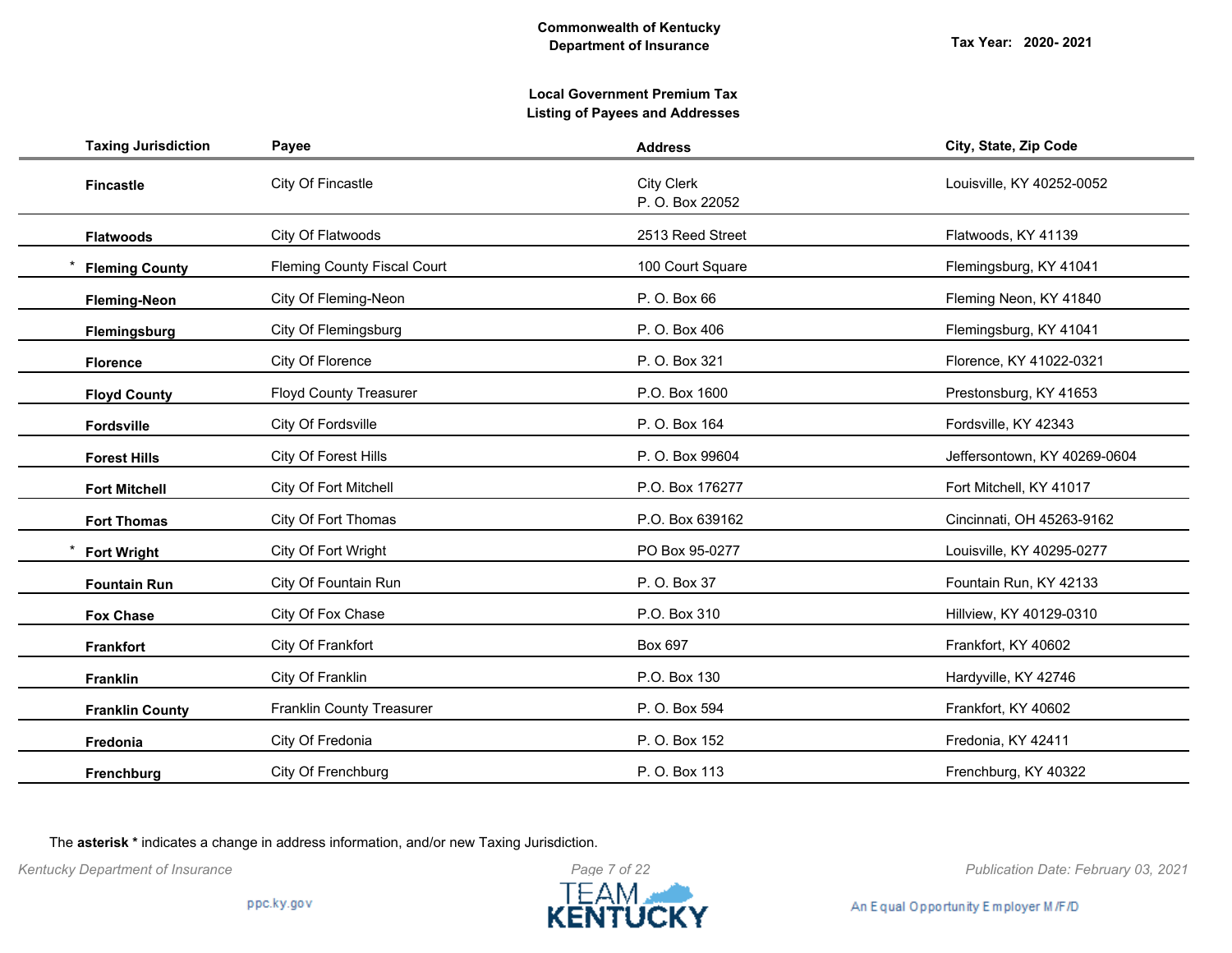## **Local Government Premium Tax Listing of Payees and Addresses**

| <b>Taxing Jurisdiction</b> | Payee                          | <b>Address</b>                                         | City, State, Zip Code     |
|----------------------------|--------------------------------|--------------------------------------------------------|---------------------------|
| $^\star$<br><b>Fulton</b>  | City of Fulton                 | <b>Fulton City Manager</b><br>P.O. Box 1350            | Fulton, KY 42041          |
| <b>Fulton County</b>       | <b>Fulton County Treasurer</b> | 2216 Myron Cory Drive<br>Suite 1                       | Hickman, KY 42050         |
| <b>Gamaliel</b>            | City Of Gamaliel               | P. O. Box 126                                          | Gamaliel, KY 42140        |
| Georgetown                 | City Of Georgetown             | 100 Court Street<br>Director Of Finance                | Georgetown, KY 40324      |
| <b>Ghent</b>               | City of Ghent                  | P.O. Box 333                                           | Ghent, KY 41045           |
| Glasgow                    | City Of Glasgow                | P. O. Box 278<br>Attn: License Fee Div.                | Glasgow, KY 42142-0278    |
| <b>Glencoe</b>             | City Of Glencoe                | P. O. Box 98                                           | Glencoe, KY 41046         |
| <b>Glenview</b>            | <b>City Of Glenview</b>        | <b>City Treasurer</b><br>P.O. Box 100                  | Glenview, KY 40025        |
| <b>Glenview Hills</b>      | <b>City Of Glenview Hills</b>  | 4330 Glenview Avenue<br>P.O. Box 35                    | Glenview, KY 40025        |
| <b>Glenview Manor</b>      | <b>City Of Glenview Manor</b>  | P. O. Box 221196                                       | Louisville, KY 40252-1196 |
| <b>Goose Creek</b>         | City of Goose Creek            | 9462 Brownsboro Road #291                              | Louisville, KY 40241      |
| Goshen                     | City Of Goshen                 | P. O. Box 112                                          | Goshen, KY 40026-0112     |
| Graymoor-Devondale         | City Of Graymoor-Devondale     | 1500 Lynn Way                                          | Louisville, KY 40222      |
| Grayson                    | City Of Grayson                | 302 East Main Street                                   | Grayson, KY 41143         |
| <b>Green County</b>        | <b>Green County Treasurer</b>  | <b>Green County Fiscal Court</b><br>203 W Court Street | Greensburg, KY 42743      |
| <b>Green Spring</b>        | City Of Green Spring           | P. O. Box 261                                          | Harrods Creek, KY 40027   |

The **asterisk \*** indicates a change in address information, and/or new Taxing Jurisdiction.



*Kentucky Department of Insurance Publication Date: February 03, 2021*

An Equal Opportunity Employer M/F/D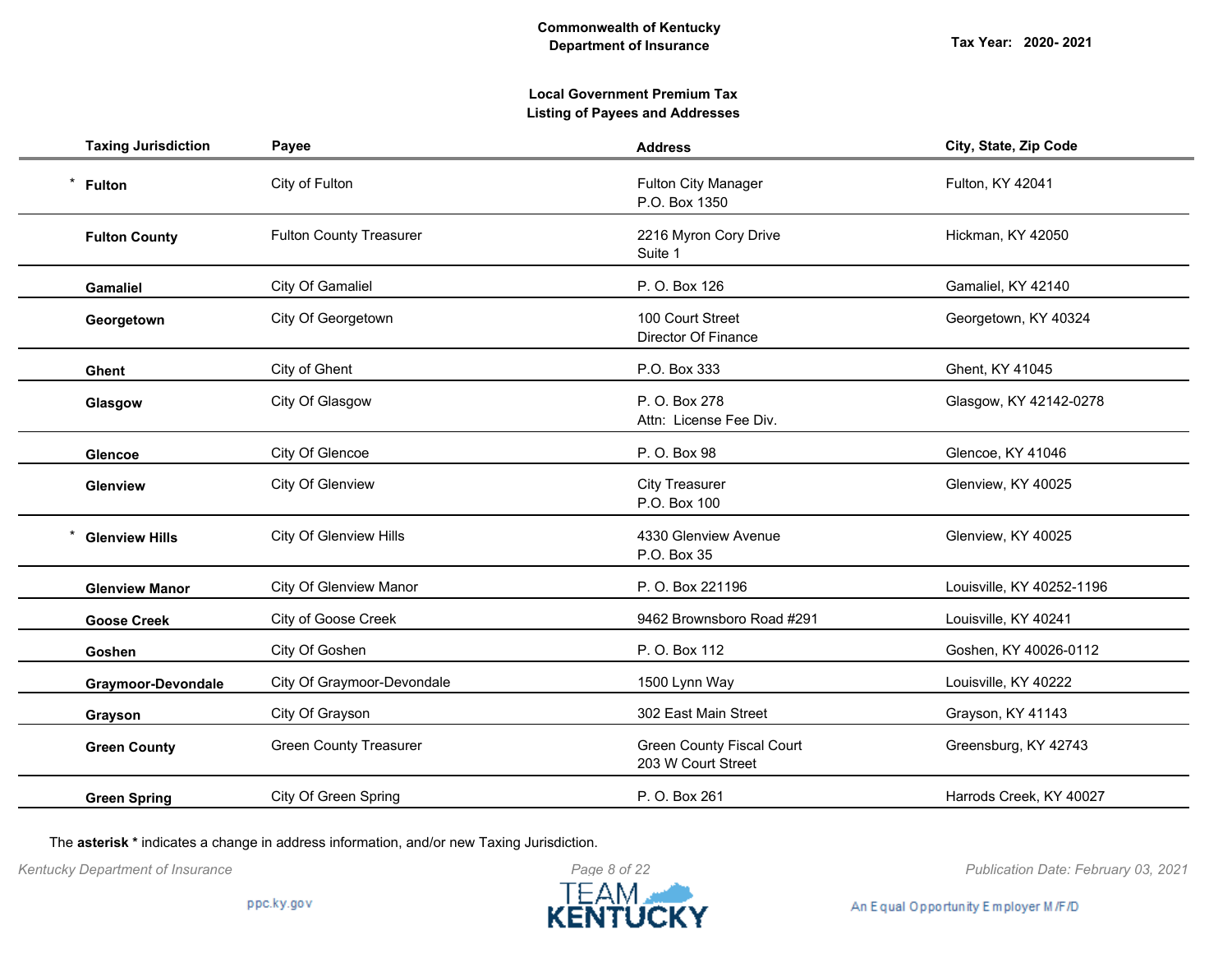| <b>Taxing Jurisdiction</b> | Payee                             | <b>Address</b>          | City, State, Zip Code      |
|----------------------------|-----------------------------------|-------------------------|----------------------------|
| Greensburg                 | City Of Greensburg                | 110 W. Court Street     | Greensburg, KY 42743       |
| Greenup                    | City Of Greenup                   | 1005 Walnut St.         | Greenup, KY 41144          |
| Greenville                 | City Of Greenville                | P. O. Box 289           | Greenville, KY 42345       |
| Guthrie                    | City Of Guthrie                   | P.O. Box 125            | Guthrie, KY 42234          |
| Hanson                     | City Of Hanson                    | P.O. Box 337            | Hanson, KY 42413           |
| Hardinsburg                | City Of Hardinsburg               | P. O. Box 149           | Hardinsburg, KY 40143      |
| Harlan                     | City Of Harlan                    | P. O. Box 783           | Harlan, KY 40831           |
| Harrodsburg                | City Of Harrodsburg               | 208 South Main Street   | Harrodsburg, KY 40330      |
| <b>Hartford</b>            | City Of Hartford                  | 116 East Washington St. | Hartford, KY 42347         |
| <b>Hawesville</b>          | City Of Hawesville                | P. O. Box 157           | Hawesville, KY 42348       |
| Hazard                     | City Of Hazard City Treasurer     | P. O. Box 420           | Hazard, KY 41701           |
| <b>Hebron Estates</b>      | City Of Hebron Estates            | P.O. Box 416            | Hillview, KY 40129         |
| Henderson                  | City Of Henderson                 | P.O. Box 716            | Henderson, KY 42419-0716   |
| <b>Henderson County</b>    | <b>Henderson County Treasurer</b> | 20 N. Main Street       | Henderson, KY 42420        |
| <b>Heritage Creek</b>      | City of Heritage Creek            | 8700 Justice Way        | Louisville, KY 40229       |
| Hickman                    | City Of Hickman                   | 1812 South 7th Street   | Hickman, KY 42050          |
| <b>Hickory Hill</b>        | City Of Hickory Hill              | P. O. Box 221022        | Louisville, KY 40252       |
| <b>Highland Heights</b>    | City Of Highland Heights          | 176 Johns Hill Road     | Highland Heights, KY 41076 |
| <b>Hills And Dales</b>     | City Of Hills And Dales           | P. O. Box 22262         | Louisville, KY 40252-0262  |
| <b>Hillview</b>            | City of Hillview                  | 283 Crestwood Lane      | Louisville, KY 40229       |
| <b>Hindman</b>             | City Of Hindman                   | <b>Box 496</b>          | Hindman, KY 41822          |

The **asterisk \*** indicates a change in address information, and/or new Taxing Jurisdiction.



*Kentucky Department of Insurance Publication Date: February 03, 2021*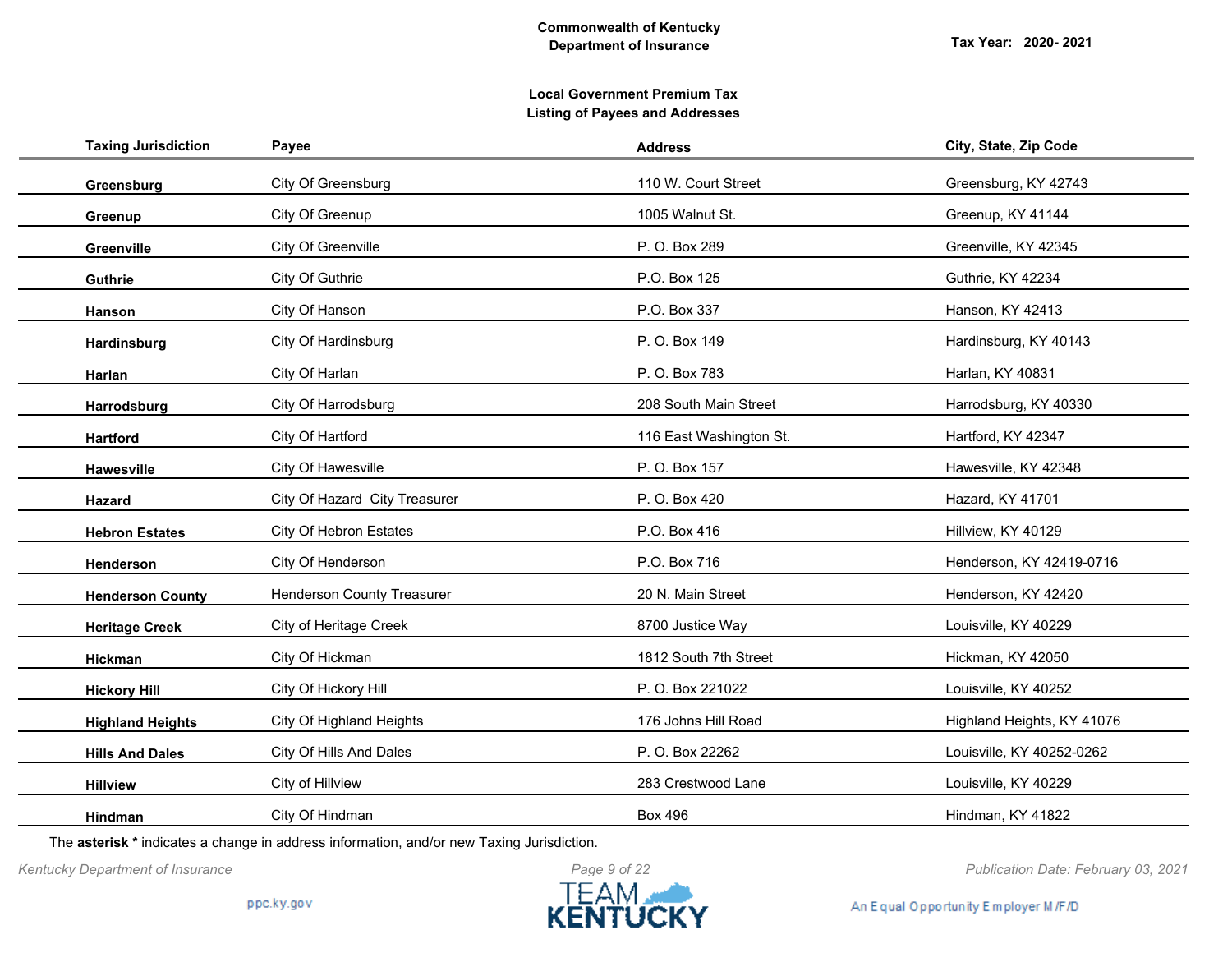**Tax Year: 2020- 2021**

## **Local Government Premium Tax Listing of Payees and Addresses**

| <b>Taxing Jurisdiction</b> | Payee                           | <b>Address</b>                              | City, State, Zip Code      |
|----------------------------|---------------------------------|---------------------------------------------|----------------------------|
| Hodgenville                | City Of Hodgenville             | P. O. Box 189<br>200 South Lincoln Blvd.    | Hodgenville, KY 42748      |
| <b>Hollow Creek</b>        | <b>City Of Hollow Creek</b>     | 7504 Fegenbush Lane, Bldg. C-2              | Louisville, KY 40228       |
| <b>Hopkins County</b>      | <b>Hopkins County Treasurer</b> | P. O. Box 592                               | Madisonville, KY 42431     |
| Hopkinsville               | City Of Hopkinsville            | P. O. Box 707<br>Attn: Financial Director   | Hopkinsville, KY 42240     |
| <b>Horse Cave</b>          | City Of Horse Cave              | P. O. Box 326                               | Horse Cave, KY 42749       |
| <b>Houston Acres</b>       | City Of Houston Acres           | P. O. Box 206098                            | Louisville, KY 40250-6098  |
| <b>Hunters Hollow</b>      | <b>City Of Hunters Hollow</b>   | City Clerk/Treasurer<br>11300 Angelina Road | Louisville, KY 40229       |
| Hurstbourne                | City Of Hurstbourne             | 200 Whittington Parkway<br>Suite 100        | Louisville, KY 40222       |
| <b>Hurstbourne Acres</b>   | City Of Hurstbourne Acres       | P. O. Box 24004                             | Louisville, KY 40224       |
| <b>Hustonville</b>         | City Of Hustonville             | P. O. Box 110                               | Hustonville, KY 40437-0110 |
| Hyden                      | City Of Hyden                   | 22035 Main Street                           | Hyden, KY 41749            |
| <b>Indian Hills</b>        | City Of Indian Hills            | <b>City Treasurer</b><br>P. O. Box 6289     | Louisville, KY 40206-0289  |
| Irvine                     | City Of Irvine                  | <b>Tax Collector</b><br>101 Chestnut Street | Irvine, KY 40336           |
| Irvington                  | City Of Irvington               | P. O. Box 374                               | Irvington, KY 40146        |
| Island                     | City Of Island                  | <b>Island City Hall</b><br>P. O. Box 33     | Island, KY 42350           |
| <b>Jackson</b>             | City Of Jackson                 | 333 Broadway                                | Jackson, KY 41339          |

The **asterisk \*** indicates a change in address information, and/or new Taxing Jurisdiction.



*Kentucky Department of Insurance Publication Date: February 03, 2021*

An Equal Opportunity Employer M/F/D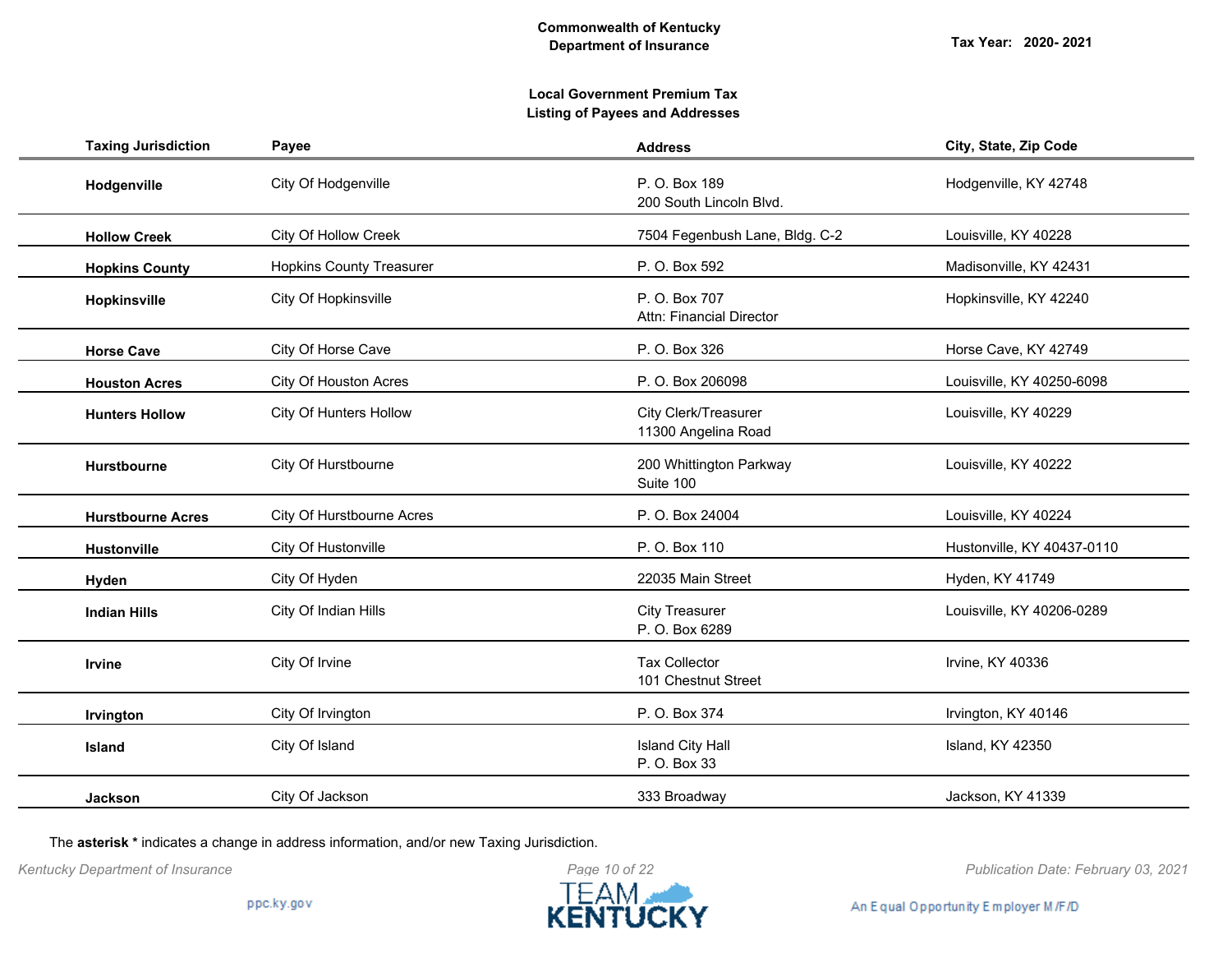| <b>Taxing Jurisdiction</b> | Payee                         | <b>Address</b>                                                 | City, State, Zip Code       |
|----------------------------|-------------------------------|----------------------------------------------------------------|-----------------------------|
| <b>Jackson County</b>      | Jackson County Fiscal Court   | P. O. Box 175                                                  | Mc Kee, KY 40447            |
| <b>Jamestown</b>           | City Of Jamestown             | P. O. Box 587                                                  | Jamestown, KY 42629         |
| Jeffersontown              | City Of Jeffersontown         | 10416 Watterson Tr.                                            | Jeffersontown, KY 40299     |
| Jeffersonville             | City Of Jeffersonville        | P. O. Box 127                                                  | Jeffersonville, KY 40337    |
| <b>Jenkins</b>             | City Of Jenkins               | 9409 Highway 805<br>P.O. Box 568                               | Jenkins, KY 41537           |
| <b>Jessamine County</b>    | Jessamine County              | Jessamine County Fiscal Court/Occupational Ti<br>105 Court Row | Nicholasville, KY 40356     |
| <b>Junction City</b>       | City Of Junction City         | P. O. Box 326                                                  | Junction City, KY 40440     |
| <b>Kenton County</b>       | Kenton County Fiscal Court    | P.O. Box 706270                                                | Cincinnati, OH 45270-6270   |
| <b>Kingsley</b>            | City Of Kingsley              | P. O. Box 5515                                                 | Louisville, KY 40255-0515   |
| <b>Knott County</b>        | <b>Knott County Treasurer</b> | P.O. Box 505                                                   | Hindman, KY 41822           |
| Kuttawa                    | City Of Kuttawa               | P. O. Box 400                                                  | Kuttawa, KY 42055           |
| La Center                  | City Of La Center             | P.O. Box 420                                                   | La Center, KY 42056         |
| Lafayette                  | City Of Lafayette             | P.O. Box 240                                                   | La Fayette, KY 42254        |
| Lagrange                   | City Of Lagrange              | 307 West Jefferson Street                                      | Lagrange, KY 40031          |
| <b>Lakeside Park</b>       | City Of Lakeside Park         | 9 Buttermilk Pike                                              | Lakeside Park, KY 41017     |
| Lancaster                  | City Of Lancaster             | 308 West Maple Avenue<br>Suite 1                               | Lancaster, KY 40444         |
| <b>Langdon Place</b>       | City Of Langdon Place         | P. O. Box 22294                                                | Louisville, KY 40252        |
| Lawrenceburg               | City Of Lawrenceburg          | <b>Tax Collector</b><br>P.O. Box 290                           | Lawrenceburg, KY 40342-0290 |

The **asterisk \*** indicates a change in address information, and/or new Taxing Jurisdiction.



*Kentucky Department of Insurance Publication Date: February 03, 2021*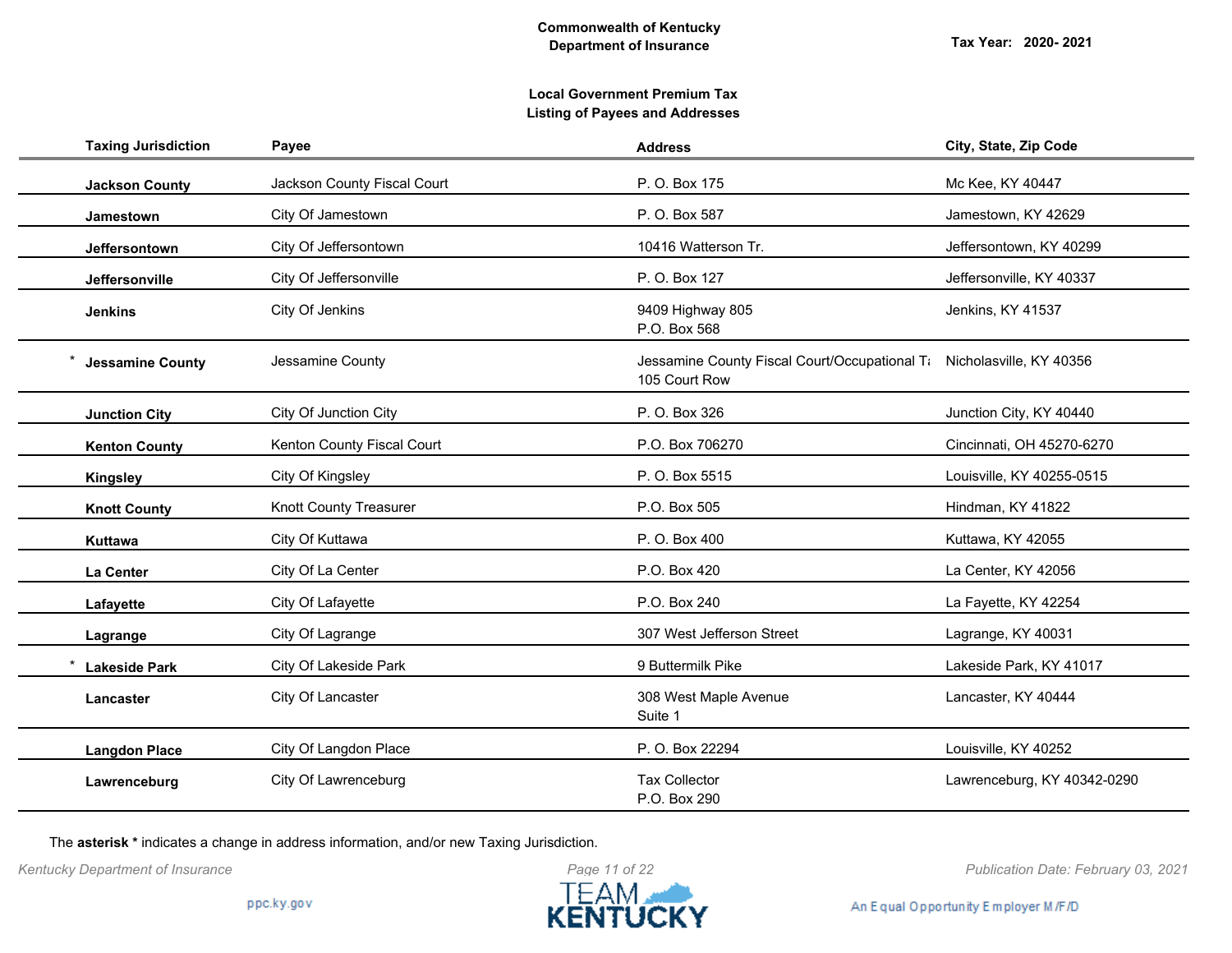**Tax Year: 2020- 2021**

## **Local Government Premium Tax Listing of Payees and Addresses**

| <b>Taxing Jurisdiction</b> | Payee                                                                   | <b>Address</b>                               | City, State, Zip Code      |
|----------------------------|-------------------------------------------------------------------------|----------------------------------------------|----------------------------|
| Lebanon                    | City Of Lebanon                                                         | P. O. Box 840                                | Lebanon, KY 40033          |
| <b>Lebanon Junction</b>    | City Of Lebanon Junction                                                | P. O. Box 69                                 | Lebanon Junction, KY 40150 |
| Leitchfield                | City Of Leitchfield                                                     | P. O. Box 398                                | Leitchfield, KY 42755      |
| <b>Lewis County</b>        | Lewis County Fiscal Court                                               | 112 Second Street, Suite 201                 | Vanceburg, KY 41179        |
| Lewisburg                  | City Of Lewisburg                                                       | P. O. Box 239                                | Lewisburg, KY 42256        |
| Lexington-Fayette          | Lexington-Fayette Urban County Government                               | 200 East Main Street                         | Lexington, KY 40507        |
| Liberty                    | City Of Liberty                                                         | P. O. Box 127                                | Liberty, KY 42539-0127     |
| Lincolnshire               | City Of Lincolnshire                                                    | P.O. Box 20232                               | Louisville, KY 40250-0232  |
| Livermore                  | City Of Livermore                                                       | P. O. Box 279                                | Livermore, KY 42352        |
| Livingston                 | City Of Livingston                                                      | P. O. Box 654                                | Livingston, KY 40445       |
| London                     | City Of London                                                          | City Clerk'S Office<br>501 South Main Street | London, KY 40741           |
| Loretto                    | City Of Loretto                                                         | Box 45 - School House Drive                  | Loretto, KY 40037          |
| Louisa                     | City Of Louisa                                                          | 215 N. Main Cross Street                     | Louisa, KY 41230           |
|                            | Louisville Urban Services D Louisville-Jefferson Co. Revenue Commission | P. O. Box 37740                              | Louisville, KY 40232-7740  |
| Louisville-Jefferson       | Louisville-Jefferson Co. Revenue Commission                             | P. O. Box 37740                              | Louisville, KY 40232-7740  |
| Loyall                     | City Of Loyall                                                          | 306 Carter Avenue<br>P.O. Box 1060           | Loyall, KY 40854           |
| Ludlow                     | City Of Ludlow                                                          | P. O. Box 16188                              | Ludlow, KY 41016           |
| Lynch                      | City of Lynch                                                           | P.O. Box 667                                 | Lynch, KY 40855            |
| Lyndon                     | City Of Lyndon                                                          | 515 Wood Road                                | Louisville, KY 40222       |

The **asterisk \*** indicates a change in address information, and/or new Taxing Jurisdiction.



*Kentucky Department of Insurance Publication Date: February 03, 2021*

An Equal Opportunity Employer M/F/D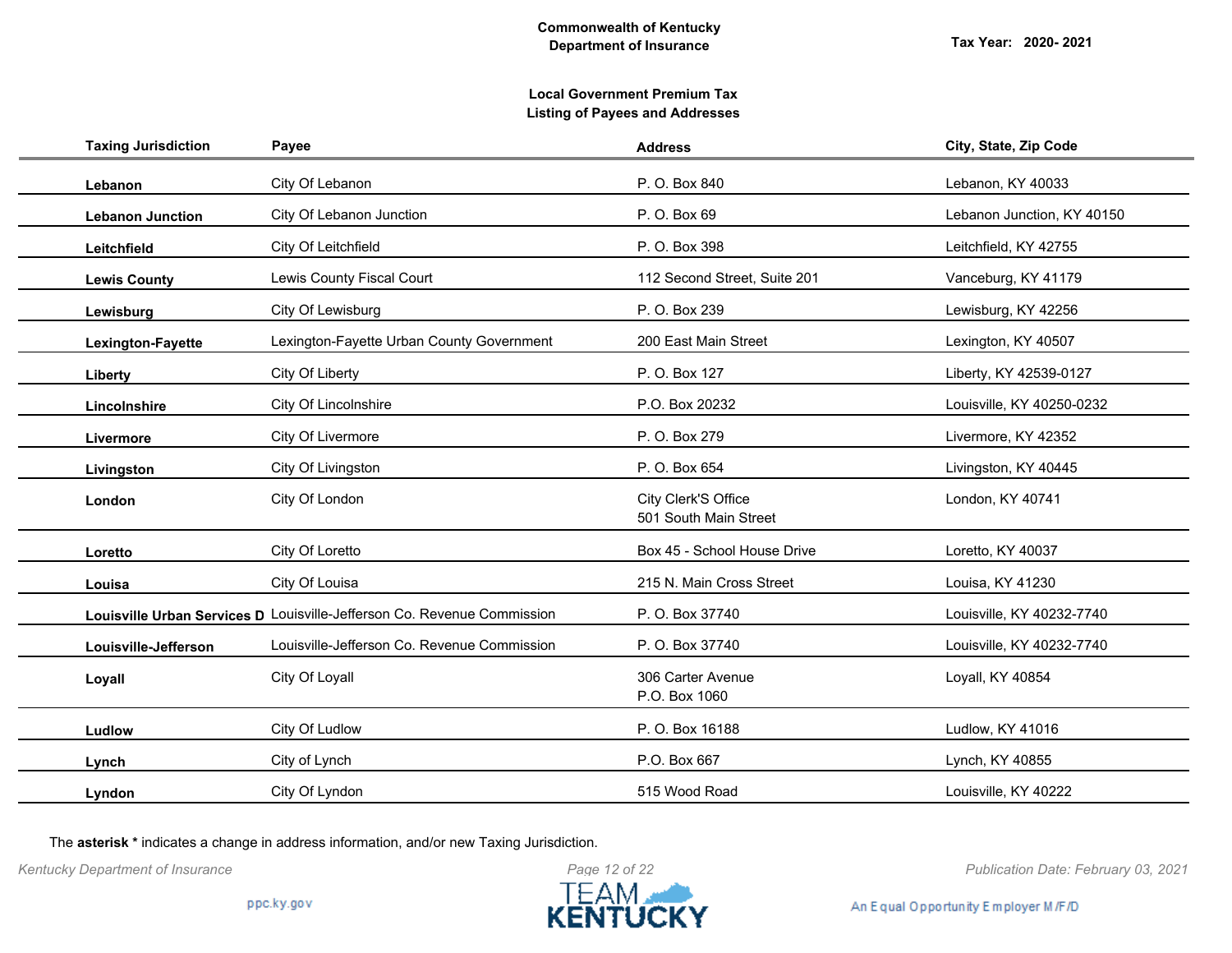| <b>Taxing Jurisdiction</b> | Payee                                   | <b>Address</b>                             | City, State, Zip Code     |
|----------------------------|-----------------------------------------|--------------------------------------------|---------------------------|
| Lynnview                   | City Of Lynnview                        | 1241 Gilmore Lane                          | Louisville, KY 40213-2307 |
| <b>Madison County</b>      | <b>Madison County Fiscal Court</b>      | PO Box 1120                                | Richmond, KY 40475-1120   |
| <b>Madisonville</b>        | City Of Madisonville                    | <b>City Clerk</b><br>PO Box 705            | Madisonville, KY 42431    |
| <b>Manchester</b>          | City Of Manchester                      | 123 Town Square                            | Manchester, KY 40962      |
| <b>Manor Creek</b>         | City Of Manor Creek                     | <b>City Clerk</b><br>501 Eastern Boulevard | Clarksville, IN 47129     |
| <b>Marion</b>              | City Of Marion                          | 217 South Main Street                      | Marion, KY 42064          |
| <b>Martin</b>              | City Of Martin                          | P. O. Box 749                              | Martin, KY 41649          |
| <b>Maryhill Estates</b>    | <b>City Of Maryhill Estates</b>         | 4205 Maryknoll Lane                        | Louisville, KY 40207      |
| <b>Mason County</b>        | <b>Mason County Treasurer</b>           | 31 West Third Street                       | Maysville, KY 41056       |
| <b>Mayfield</b>            | City Of Mayfield                        | 211 E. Broadway City Hall                  | Mayfield, KY 42066        |
| <b>Maysville</b>           | City Of Maysville                       | 216 Bridge Street                          | Maysville, KY 41056       |
| <b>Mc Henry</b>            | City Of Mc Henry                        | P.O. Box 47                                | Mc Henry, KY 42354        |
| McCracken Co.              | McCracken County Fiscal Court           | 300 Clarence Gaines Street                 | Paducah, KY 42003         |
| <b>McKee</b>               | City Of McKee                           | P. O. Box 455                              | Mc Kee, KY 40447          |
| <b>Meade County</b>        | Meade County Courthouse Judge Executive | 516 Hill Crest Drive                       | Brandenburg, KY 40108     |
| <b>Meadow Vale</b>         | City Of Meadow Vale                     | P. O. Box 22292                            | Louisville, KY 40252-0292 |
| <b>Meadowbrook Farm</b>    | City Of Meadowbrook Farm                | City Clerk-P.O. Box 23104                  | Louisville, KY 40223      |
| <b>Meadowview Estates</b>  | City Of Meadowview Estates              | P.O. Box 206274                            | Louisville, KY 40250-6274 |
| <b>Melbourne</b>           | City Of Melbourne                       | P. O. Box 63                               | Melbourne, KY 41059-0063  |

The **asterisk \*** indicates a change in address information, and/or new Taxing Jurisdiction.



*Kentucky Department of Insurance Publication Date: February 03, 2021*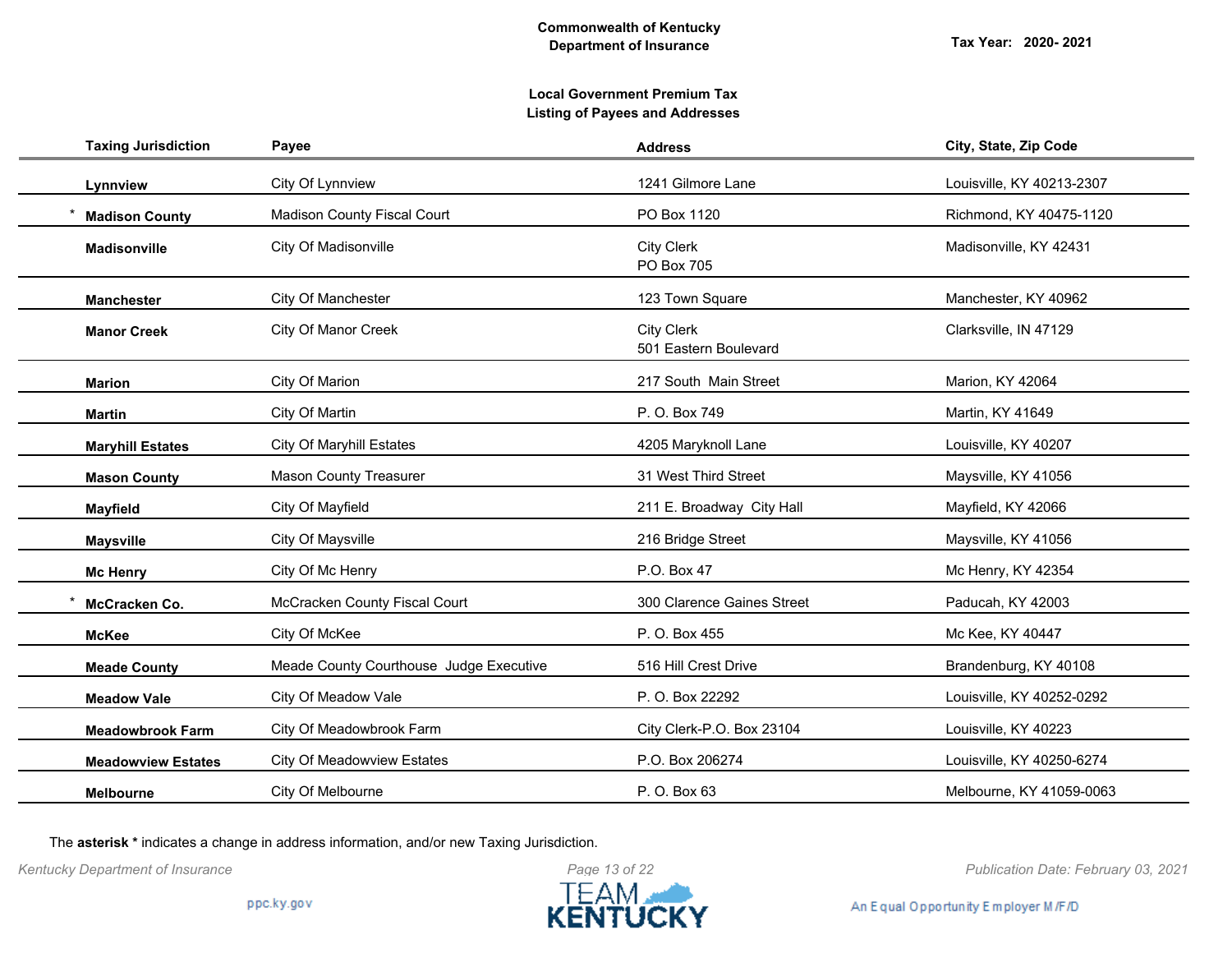## **Local Government Premium Tax Listing of Payees and Addresses**

| <b>Taxing Jurisdiction</b> | Payee                             | <b>Address</b>                            | City, State, Zip Code      |
|----------------------------|-----------------------------------|-------------------------------------------|----------------------------|
| <b>Menifee County</b>      | Menifee County Fiscal Court       | P. O. Box 105                             | Frenchburg, KY 40322       |
| <b>Mentor</b>              | City Of Mentor                    | P.O. Box 3                                | Mentor, KY 41007           |
| <b>Middlesboro</b>         | City Of Middlesboro               | P. O. Box 756                             | Middlesboro, KY 40965      |
| Middletown                 | City Of Middletown                | P. O. Box 43048                           | Louisville, KY 40253       |
| <b>Midway</b>              | City Of Midway                    | P. O. Box 4275                            | Midway, KY 40347-4275      |
| Millersburg                | City Of Millersburg               | <b>Box 265</b>                            | Millersburg, KY 40348      |
| <b>Milton</b>              | City Of Milton                    | 10179 Highway 421 N                       | Milton, KY 40045           |
| <b>Mockingbird Valley</b>  | <b>City of Mockingbird Valley</b> | P.O. Box 7845                             | Louisville, KY 40257-0845  |
| <b>Monticello</b>          | City Of Monticello                | P. O. Box 550                             | Monticello, KY 42633       |
| Morehead                   | City Of Morehead                  | 314 Bridge Street                         | Morehead, KY 40351         |
| <b>Morgan County</b>       | Morgan County Fiscal Court        | 450 Prestonburg Street                    | West Liberty, KY 41472     |
| Morganfield                | City Of Morganfield               | 220 N. Morgan Street<br>P.O. Box 420      | Morganfield, KY 42437      |
| Morgantown                 | City Of Morgantown                | P. O. Box 397                             | Morgantown, KY 42261       |
| <b>Mortons Gap</b>         | City Of Mortons Gap               | P. O. Box 367<br>131 Cross Street         | Mortons Gap, KY 42440      |
| <b>Mount Olivet</b>        | City of Mount Olivet              | P.O. Box 166                              | Mount Olivet, KY 41064     |
| <b>Mount Sterling</b>      | <b>City Of Mount Sterling</b>     | 33 North Maysville                        | Mount Sterling, KY 40353   |
| <b>Mount Vernon</b>        | City of Mount Vernon              | P. O. Box 1465                            | Mt Vernon, KY 40456        |
| <b>Mount Washington</b>    | City of Mount Washington          | Attention: City Treasurer<br>P.O. Box 285 | Mount Washington, KY 40047 |
| Muldraugh                  | City Of Muldraugh                 | 202 Wendell Street                        | Muldraugh, KY 40155-0395   |

The **asterisk \*** indicates a change in address information, and/or new Taxing Jurisdiction.



*Kentucky Department of Insurance Publication Date: February 03, 2021*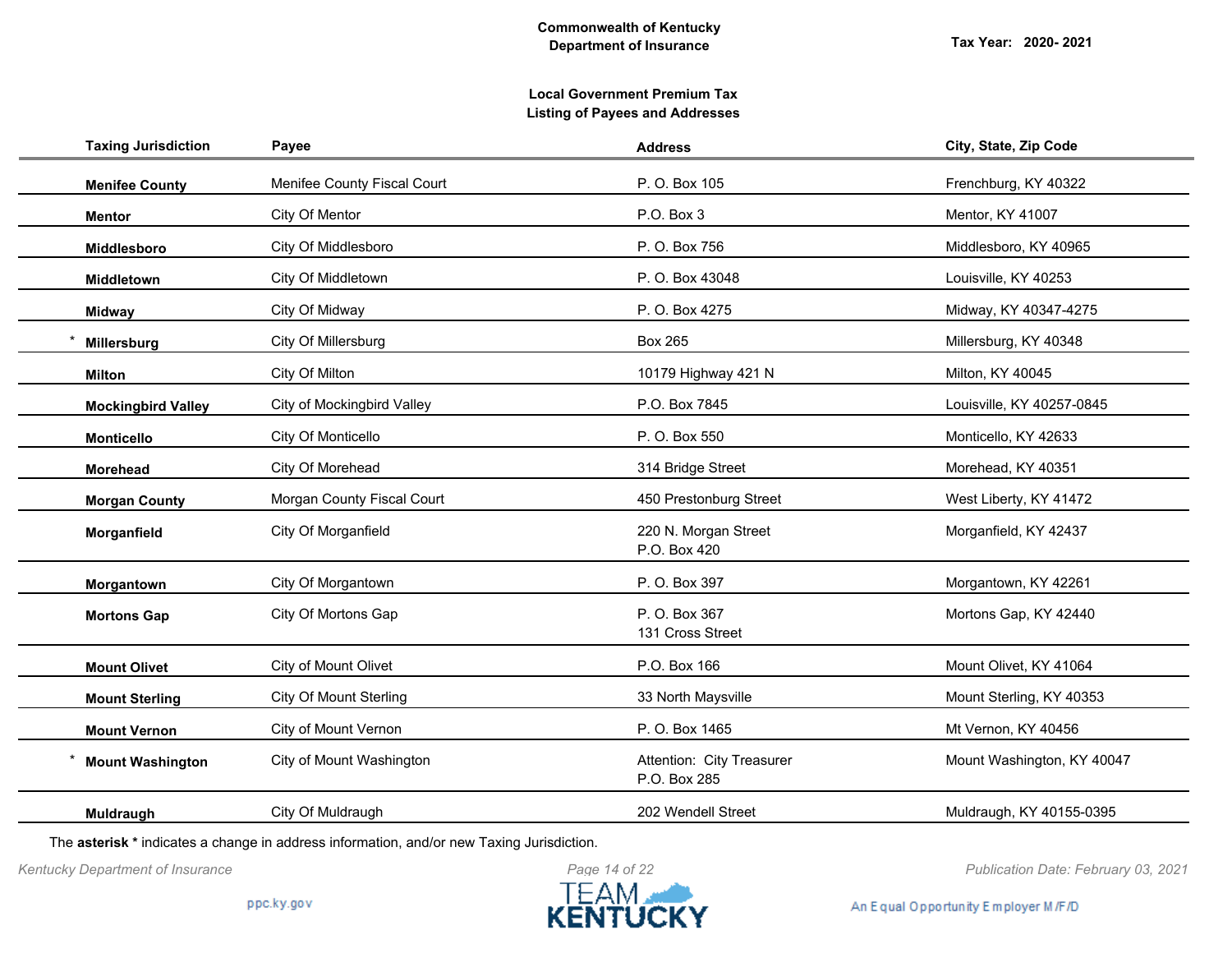| <b>Taxing Jurisdiction</b>  | Payee                            | <b>Address</b>                             | City, State, Zip Code        |
|-----------------------------|----------------------------------|--------------------------------------------|------------------------------|
| <b>Munfordville</b>         | City Of Munfordville             | P. O. Box 85                               | Munfordville, KY 42765       |
| <b>Murray</b>               | City Of Murray                   | City of Murray<br>500 Main Street          | Murray, KY 42071             |
| <b>Murray Hill</b>          | City Of Murray Hill              | P. O. Box 22302                            | Louisville, KY 40252         |
| <b>Nebo</b>                 | City Of Nebo                     | P. O. Box 173                              | Nebo, KY 42441               |
| <b>New Castle</b>           | City Of New Castle               | P. O. Box 390                              | New Castle, KY 40050         |
| <b>New Haven</b>            | City Of New Haven                | P.O. Box 98                                | New Haven, KY 40051          |
| <b>Newport</b>              | City Of Newport                  | <b>Finance Department</b><br>P.O. Box 1090 | Newport, KY 41071-0090       |
| <b>Nicholas County</b>      | Nicholas County                  | Nicholas County Fiscal Court<br>PO Box 167 | Carlisle, KY 40311           |
| Nicholasville               | City Of Nicholasville            | PO Box 590                                 | Nicholasville, KY 40340-0450 |
| <b>Norbourne Estates</b>    | <b>City Of Norbourne Estates</b> | Jerry Brown, City Clerk<br>P.O. Box 7825   | Louisville, KY 40257         |
| <b>North Middletown</b>     | City Of North Middletown         | P. O. Box 69                               | North Middletown, KY 40357   |
| <b>Northfield</b>           | Treasurer - City Of Northfield   | 4949 Brrownsboro Road<br>Suite 286         | Louisville, KY 40222         |
| Nortonville                 | City Of Nortonville              | 199 South Main Street                      | Nortonville, KY 42442        |
| Norwood                     | City Of Norwood                  | P. O. Box 22375                            | Louisville, KY 40252         |
| <b>Oak Grove</b>            | City Of Oak Grove                | P. O. Box 250                              | Oak Grove, KY 42262          |
| <b>Oakland</b>              | City Of Oakland                  | P. O. Box 122                              | Oakland, KY 42159-0122       |
| <b>Old Brownsboro Place</b> | City Of Old Brownsboro Place     | Attn: City Treasurer<br>P. O. Box 22192    | Louisville, KY 40252-0192    |

The **asterisk \*** indicates a change in address information, and/or new Taxing Jurisdiction.



*Kentucky Department of Insurance Publication Date: February 03, 2021*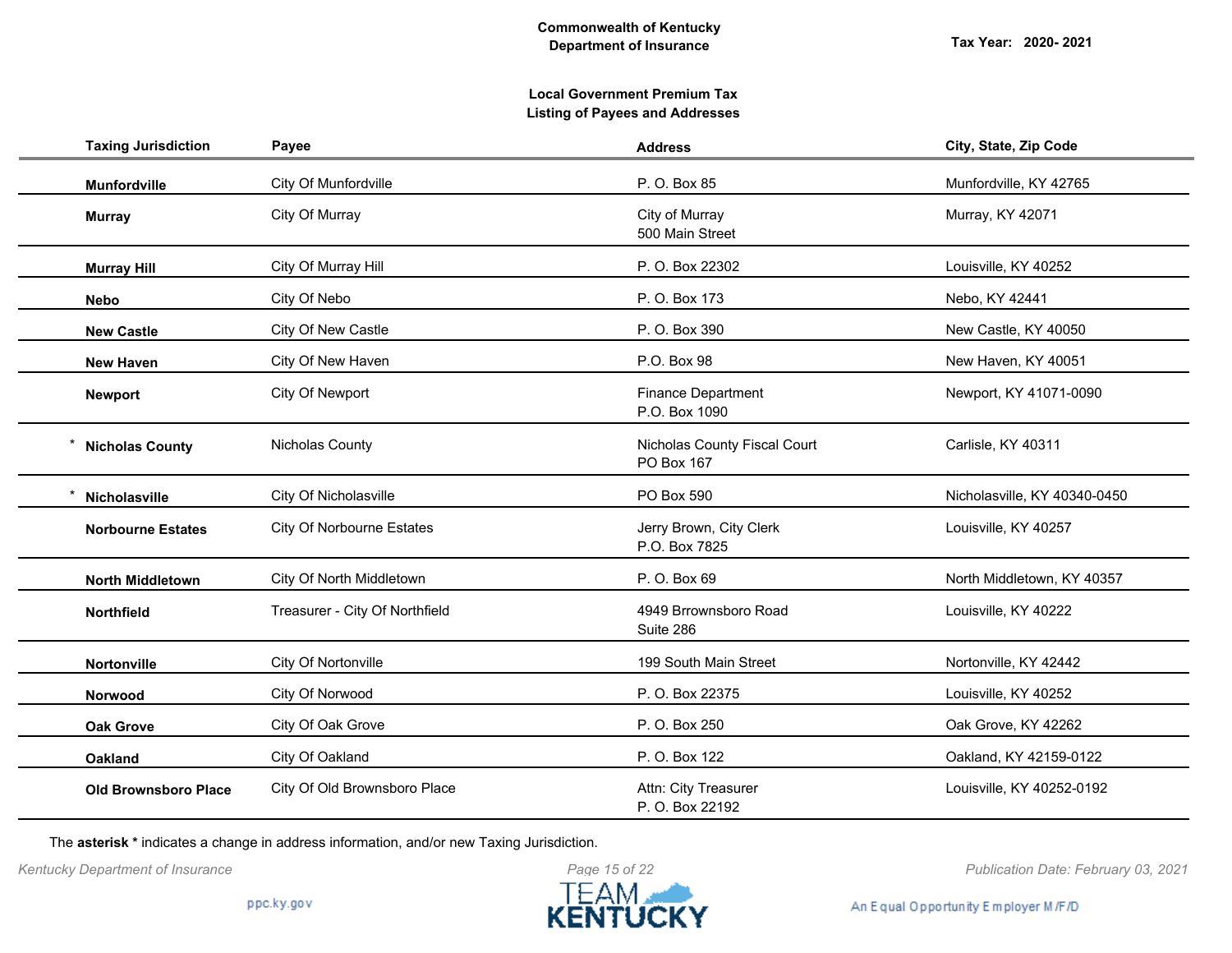## **Local Government Premium Tax Listing of Payees and Addresses**

| <b>Taxing Jurisdiction</b> | Payee                             | <b>Address</b>                                                | City, State, Zip Code      |
|----------------------------|-----------------------------------|---------------------------------------------------------------|----------------------------|
| <b>Oldham County</b>       | <b>Oldham County Treasurer</b>    | Oldham County Fiscal Court Bldg.<br>100 West Jefferson Street | LaGrange, KY 40031-1149    |
| <b>Olive Hill</b>          | City Of Olive Hill                | 225 Roger Patton Drive                                        | Olive Hill, KY 41164       |
| <b>Orchard Grass Hills</b> | City Of Orchard Grass Hills       | P. O. Box 25                                                  | Crestwood, KY 40014        |
| <b>Owen County</b>         | Owen County Treasurer             | 100 North Thomas Street                                       | Owenton, KY 40359          |
| Owensboro                  | City Of Owensboro                 | P. O. Box 10003                                               | Owensboro, KY 42302-9003   |
| Owingsville                | City Of Owingsville               | P. O. Box 639                                                 | Owingsville, KY 40360      |
| <b>Owsley County</b>       | <b>Owsley County Fiscal Court</b> | P. O. Box 749                                                 | Booneville, KY 41314       |
| Paducah                    | City Of Paducah                   | P.O. Box 9001241                                              | Louisville, KY 40290-1241  |
| <b>Paintsville</b>         | City Of Paintsville               | P. O. Box 1588                                                | Paintsville, KY 41240-0071 |
| <b>Paris</b>               | City Of Paris                     | 525 High Street                                               | Paris, KY 40361            |
| <b>Park City</b>           | City Of Park City                 | P. O. Box 304                                                 | Park City, KY 42160        |
| <b>Park Hills</b>          | City Of Park Hills                | 1106 Amsterdam Road                                           | Park Hills, KY 41011-2097  |
| <b>Parkway Village</b>     | City Of Parkway Village           | P. O. Box 17092                                               | Louisville, KY 40217       |
| Pembroke                   | City Of Pembroke                  | P. O. Box 162                                                 | Pembroke, KY 42266         |
| Perryville                 | City Of Perryville                | P.O. Box 95                                                   | Perryville, KY 40468       |
| <b>Pewee Valley</b>        | City Of Pewee Valley              | P. O. Box 769                                                 | Pewee Valley, KY 40056     |
| <b>Pineville</b>           | City Of Pineville                 | P. O. Box 688                                                 | Pineville, KY 40977        |
| <b>Pioneer Village</b>     | <b>City Of Pioneer Village</b>    | 4700 Summitt Drive                                            | Louisville, KY 40229       |
| <b>Plantation</b>          | City Of Plantation                | P. O. Box 22698                                               | Louisville, KY 40222       |
| Pleasureville              | <b>City Of Pleasureville</b>      | P. O. Box 2                                                   | Pleasureville, KY 40057    |

The **asterisk \*** indicates a change in address information, and/or new Taxing Jurisdiction.



*Kentucky Department of Insurance Publication Date: February 03, 2021*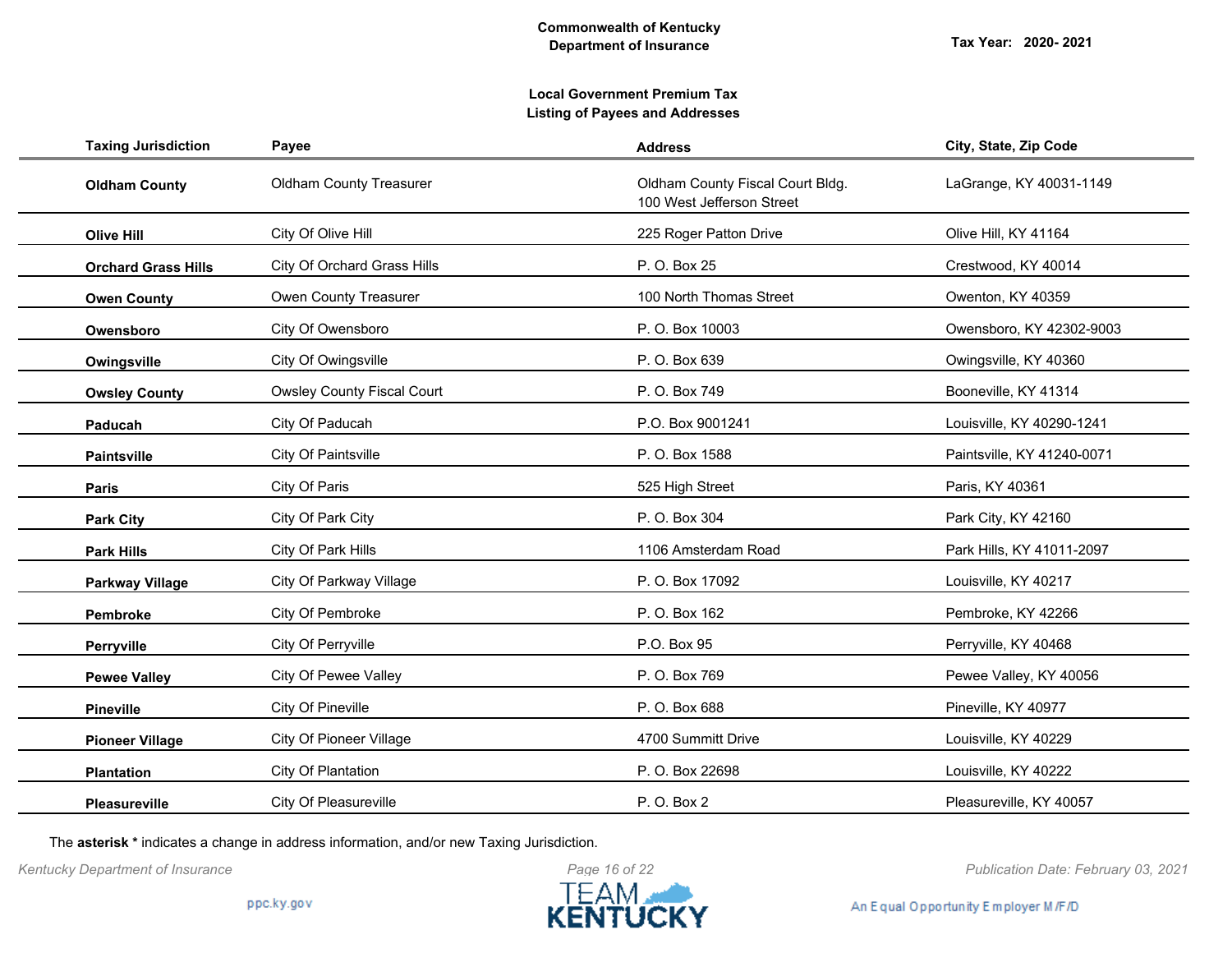| <b>Taxing Jurisdiction</b> | Payee                             | <b>Address</b>                                                                                | City, State, Zip Code     |
|----------------------------|-----------------------------------|-----------------------------------------------------------------------------------------------|---------------------------|
| <b>Plum Springs</b>        | City Of Plum Springs              | 288 Oak Street                                                                                | Bowling Green, KY 42101   |
| Powderly                   | City Of Powderly                  | 211 Hillside Road                                                                             | Powderly, KY 42367        |
| <b>Powell County</b>       | <b>Powell County Fiscal Court</b> | P.O. Box 506                                                                                  | Stanton, KY 40380         |
| Prestonsburg               | City Of Prestonsburg              | 200 North Lake Drive                                                                          | Prestonsburg, KY 41653    |
| Prestonville               | City Of Prestonville              | P. O. Box 306                                                                                 | Carrollton, KY 41008      |
| <b>Princeton</b>           | City Of Princeton                 | 206 E. Market Street                                                                          | Princeton, KY 42445       |
| <b>Prospect</b>            | City Of Prospect                  | P. O. Box 950250                                                                              | Louisville, KY 40295-0250 |
| <b>Providence</b>          | City Of Providence                | P. O. Box 128                                                                                 | Providence, KY 42450      |
| <b>Pulaski County</b>      | Pulaski County Treasurer          | P. O. Box 712                                                                                 | Somerset, KY 42501        |
| Raceland                   | City Of Raceland                  | 711 Chinn Street                                                                              | Raceland, KY 41169        |
| Radcliff                   | City Of Radcliff                  | P.O. Drawer 519                                                                               | Radcliff, KY 40159-0519   |
| Ravenna                    | City Of Ravenna                   | 620 Main Street<br>Office Of The Mayor                                                        | Ravenna, KY 40472         |
| Richlawn                   | City Of Richlawn                  | P. O. Box 7786                                                                                | Louisville, KY 40207      |
| Richmond                   | City Of Richmond                  | P. O. Box 1268                                                                                | Richmond, KY 40476-1268   |
| <b>River Bluff</b>         | City Of River Bluff               | P. O. Box 792                                                                                 | Prospect, KY 40059        |
| Riverwood                  | City Of Riverwood                 | Attn: Grace Wilson<br>c/o Henderman, Jessee & Co., PLLC<br>304 Whittington Parkway, Suite 107 | Louisville, KY 40222      |
| <b>Robards</b>             | City Of Robards                   | P. O. Box 488                                                                                 | Robards, KY 42452-0488    |
| <b>Robertson County</b>    | <b>Robertson County Treasurer</b> | P.O. Box 76<br>Mount Olivet                                                                   | Mount Olivet, KY 41064    |

The **asterisk \*** indicates a change in address information, and/or new Taxing Jurisdiction.

*Kentucky Department of Insurance Publication Date: February 03, 2021*

An Equal Opportunity Employer M/F/D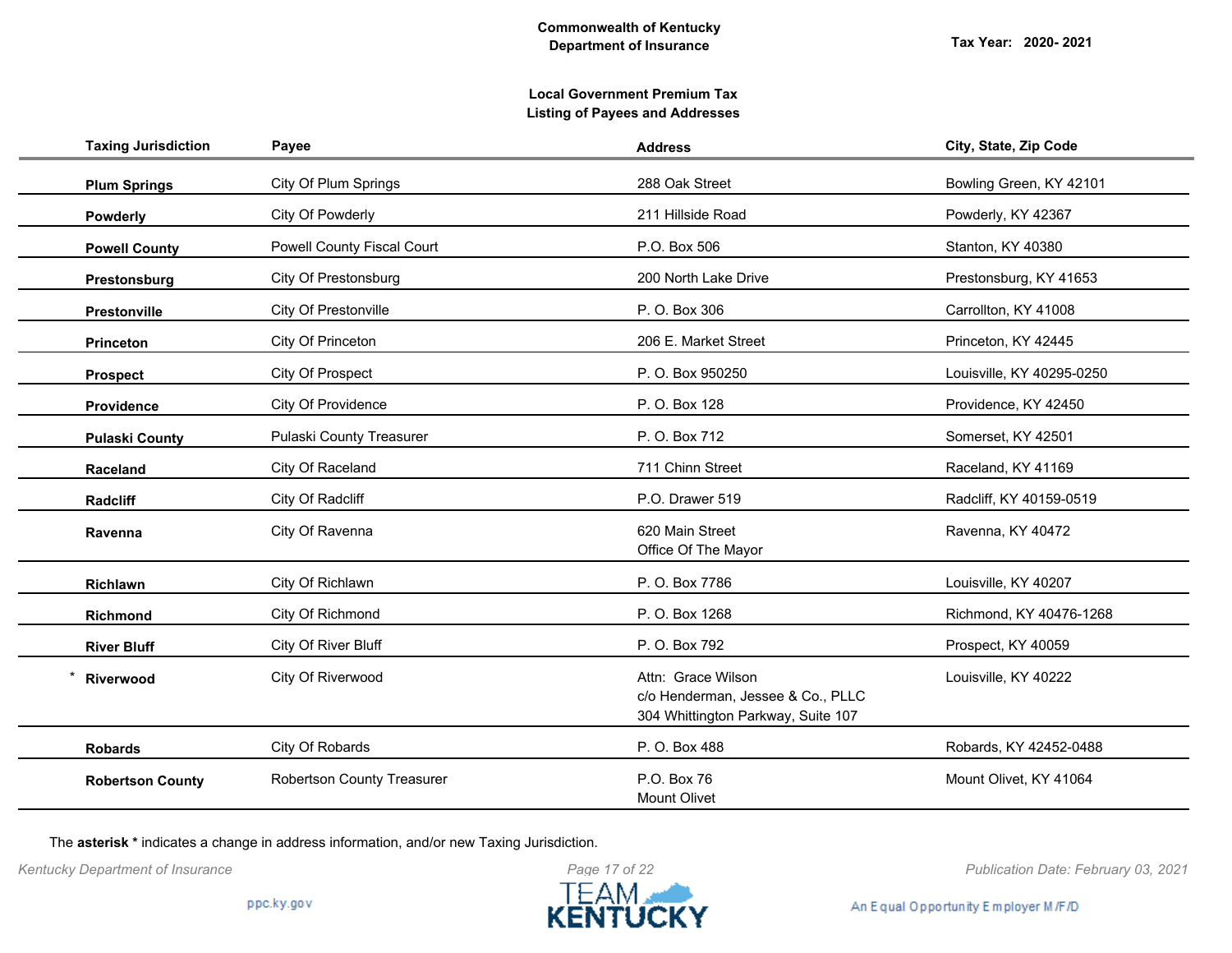**Tax Year: 2020- 2021**

## **Local Government Premium Tax Listing of Payees and Addresses**

| <b>Taxing Jurisdiction</b> | Payee                                 | <b>Address</b>                                             | City, State, Zip Code      |
|----------------------------|---------------------------------------|------------------------------------------------------------|----------------------------|
| <b>Rockcastle County</b>   | Rockcastle County Fiscal Court        | P. O. Box 755                                              | Mount Vernon, KY 40456     |
| Rockport                   | City Of Rockport                      | P. O. Box 128                                              | Rockport, KY 42369         |
| <b>Rolling Fields</b>      | <b>City Of Rolling Fields</b>         | P.O. Box 221043                                            | Louisville, KY 40252       |
| <b>Rolling Hills</b>       | City Of Rolling Hills                 | P. O. Box 22445                                            | Louisville, KY 40252       |
| <b>Russell Springs</b>     | <b>City Of Russell Springs</b>        | P. O. Box 247                                              | Russell Springs, KY 42642  |
| <b>Russellville</b>        | City of Russellville                  | 168 South Main Street                                      | Russellville, KY 42276     |
| <b>Ryland Heights</b>      | City Of Ryland Heights                | <b>Tax Collector</b><br>10145 Decoursey Pike               | Ryland Heights, KY 41015   |
| <b>Sacramento</b>          | City Of Sacramento                    | Treasurer<br><b>Box 245</b>                                | Sacramento, KY 42372       |
| <b>Sadieville</b>          | City Of Sadieville                    | P. O. Box 129                                              | Sadieville, KY 40370       |
| Salyersville               | City Of Salyersville                  | P. O. Box 640                                              | Salyersville, KY 41465     |
| <b>Sanders</b>             | City of Sanders                       | P.O. Box 119                                               | Sanders, KY 41083          |
| <b>Sandy Hook</b>          | City Of Sandy Hook                    | P. O. Box 274                                              | Sandy Hook, KY 41171       |
| <b>Science Hill</b>        | City Of Science Hill                  | P. O. Box 295                                              | Science Hill, KY 42553     |
| <b>Scottsville</b>         | City Of Scottsville                   | Attention: City Treasurer<br>201 West Main Street, Suite 8 | Scottsville, KY 42164      |
| <b>Sebree</b>              | The City Of Sebree                    | 36 South Spring Street<br>P.O. Box 245                     | Sebree, KY 42455           |
| <b>Seneca Gardens</b>      | RDS KY-Insurance Premium Tax Division | P.O. Box 830725                                            | Birmingham, AL 35283-0725  |
| Shelbyville                | City Of Shelbyville                   | P. O. Box 1289                                             | Shelbyville, KY 40066-3289 |
| Shepherdsville             | City Of Shepherdsville                | P.O. Box 400<br>634 Conestoga Parkway                      | Shepherdsville, KY 40165   |

The **asterisk \*** indicates a change in address information, and/or new Taxing Jurisdiction.

*Kentucky Department of Insurance Publication Date: February 03, 2021*

An Equal Opportunity Employer M/F/D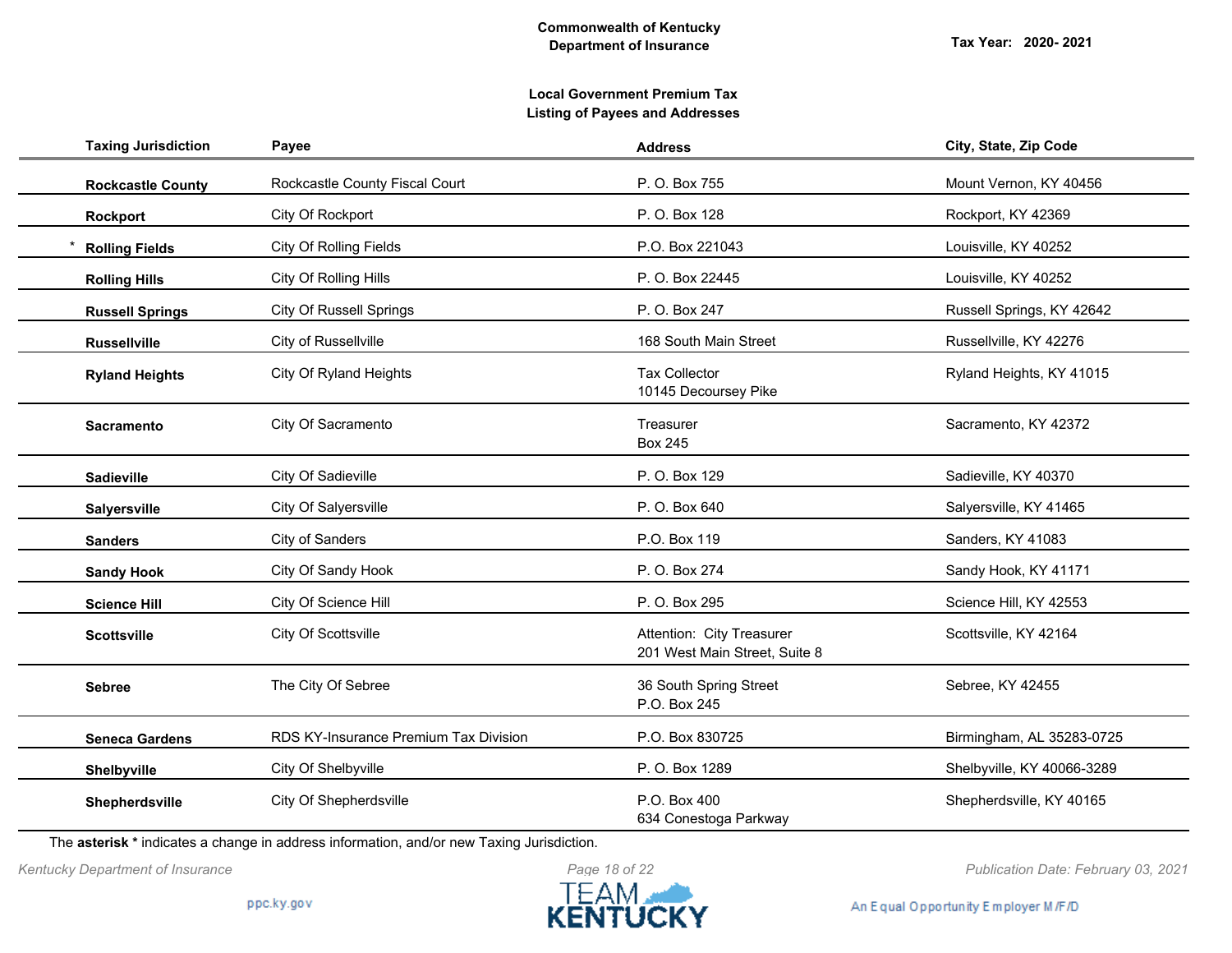**Tax Year: 2020- 2021**

# **Local Government Premium Tax Listing of Payees and Addresses**

| <b>Taxing Jurisdiction</b> | Payee                           | <b>Address</b>                                  | City, State, Zip Code       |
|----------------------------|---------------------------------|-------------------------------------------------|-----------------------------|
| <b>Shively</b>             | City Of Shively                 | <b>Shively City Clerk</b><br>3920 Dixie Highway | Shively, KY 40216           |
| <b>Silver Grove</b>        | City Of Silver Grove            | <b>City Clerk</b><br>P.O. Box 428               | Silver Grove, KY 41085      |
| Simpsonville               | City of Simpsonville            | P.O. Box 378                                    | Simpsonville, KY 40067      |
| <b>Slaughters</b>          | Town Of Slaughters              | P. O. Box 23                                    | Slaughters, KY 42456        |
| <b>Smithfield</b>          | City Of Smithfield              | P. O. Box 22                                    | Smithfield, KY 40068        |
| <b>Smithland</b>           | City Of Smithland               | P. O. Box 287                                   | Smithland, KY 42081         |
| <b>Smiths Grove</b>        | <b>City Of Smiths Grove</b>     | P. O. Box 114                                   | Smiths Grove, KY 42171      |
| <b>Somerset</b>            | City Of Somerset                | P. O. Box 989                                   | Somerset, KY 42501-0989     |
| <b>South Shore</b>         | City Of South Shore             | P. O. Box 516                                   | South Shore, KY 41175       |
| Southgate                  | City Of Southgate               | 122 Electric Avenue                             | Southgate, KY 41071         |
| <b>Sparta</b>              | City Of Sparta                  | P.O. Box D                                      | Sparta, KY 41086            |
| <b>Spencer County</b>      | <b>Spencer County Treasurer</b> | P. O. Box 183                                   | Taylorsville, KY 40071      |
| <b>Spring Valley</b>       | <b>City Of Spring Valley</b>    | P. O. Box 22466                                 | Louisville, KY 40252-0466   |
| Springfield                | City Of Springfield             | 127 W. Main                                     | Springfield, KY 40069       |
| <b>St. Charles</b>         | City Of St. Charles             | P. O. Box 246                                   | St. Charles, KY 42453       |
| <b>St. Matthews</b>        | City Of St. Matthews            | <b>City Treasurer</b><br>P. O. Box 7097         | St. Matthews, KY 40257-0097 |
| <b>St. Regis Park</b>      | City Of St. Regis Park          | P. O. Box 20429                                 | Louisville, KY 40250-0249   |
| <b>Stamping Ground</b>     | <b>City Of Stamping Ground</b>  | P. O. Box 29                                    | Stamping Ground, KY 40379   |
| <b>Stanford</b>            | City Of Stanford                | 403 East Main Street                            | Stanford, KY 40484          |

The **asterisk \*** indicates a change in address information, and/or new Taxing Jurisdiction.



*Kentucky Department of Insurance Publication Date: February 03, 2021*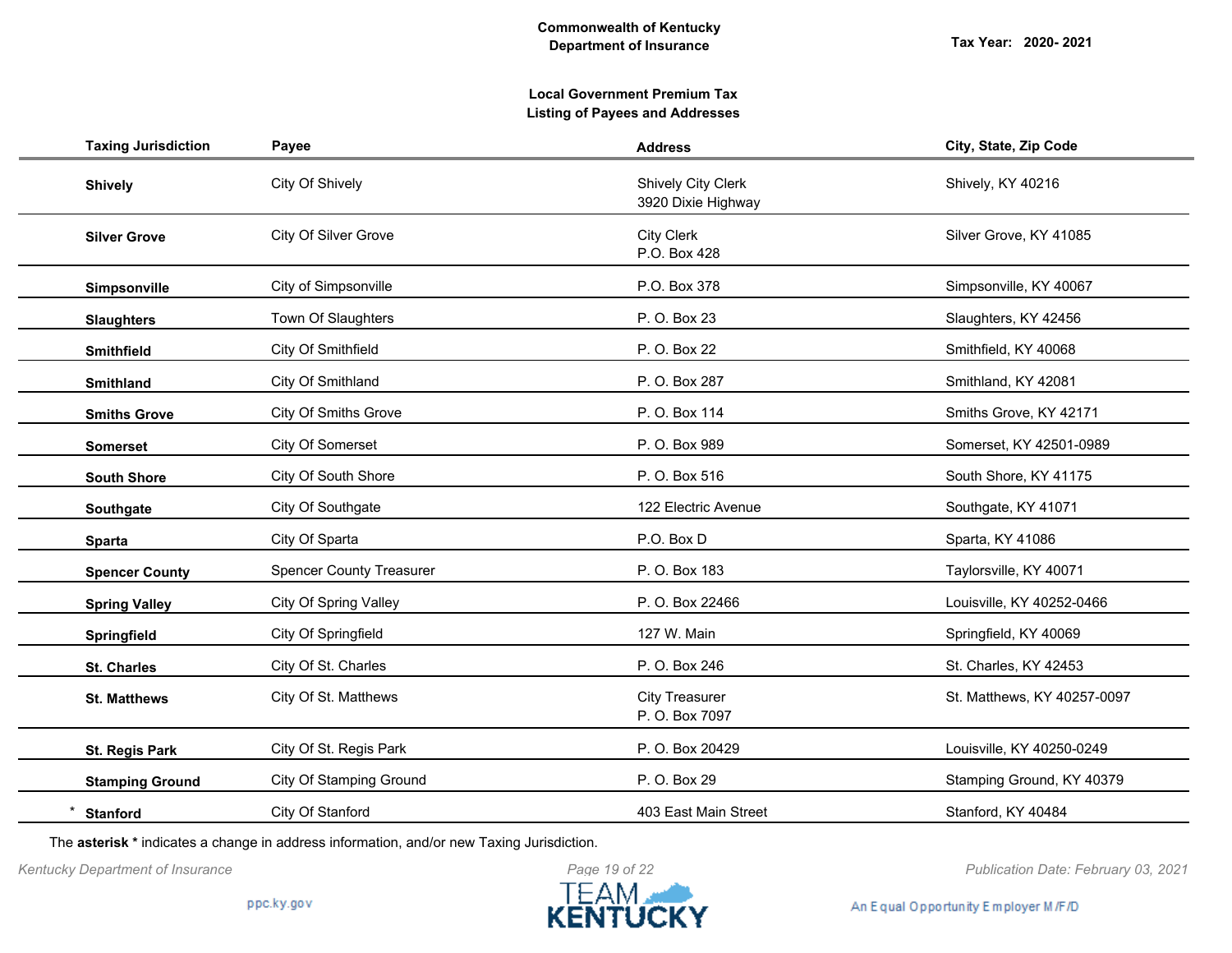**Tax Year: 2020- 2021**

## **Local Government Premium Tax Listing of Payees and Addresses**

| <b>Taxing Jurisdiction</b> | Payee                                  | <b>Address</b>                      | City, State, Zip Code       |
|----------------------------|----------------------------------------|-------------------------------------|-----------------------------|
| <b>Stanton</b>             | City Of Stanton                        | P. O. Box 370                       | Stanton, KY 40380           |
| <b>Strathmoor Manor</b>    | City Of Strathmoor Manor               | P. O. Box 5459                      | Louisville, KY 40255-0459   |
| <b>Strathmoor Village</b>  | City Of Strathmoor Village             | P. O. Box 5253                      | Louisville, KY 40255        |
| <b>Sturgis</b>             | City Of Sturgis                        | P. O. Box 98                        | Sturgis, KY 42459           |
| <b>Sycamore</b>            | City Of Sycamore                       | Treasurer<br>217 Sycamore Drive     | Louisville, KY 40223        |
| <b>Taylor Mill</b>         | City Of Taylor Mill                    | 5225 Taylor Mill Road               | Taylor Mill, KY 41015       |
| Taylorsville               | City Of Taylorsville                   | P. O. Box 279                       | Taylorsville, KY 40071-0279 |
| <b>Ten Broeck</b>          | Treasurer - City Of Ten Broeck         | 9104 Spokane Way                    | Louisville, KY 40241-2426   |
| <b>Thornhill</b>           | City Of Thornhill                      | 2311 Thornhill Road                 | Louisville, KY 40222        |
| <b>Todd County</b>         | Todd County Treasurer, Tammy Robertson | P.O. Box 310                        | Elkton, KY 42220            |
| <b>Tompkinsville</b>       | City Of Tompkinsville                  | 206 N. Magnolia Street              | Tompkinsville, KY 42167     |
| <b>Trenton</b>             | City Of Trenton                        | P. O. Box 72                        | Trenton, KY 42286-0072      |
| <b>Trigg County</b>        | <b>Trigg County Treasurer</b>          | P. O. Box 672                       | Cadiz, KY 42211             |
| <b>Trimble County</b>      | Trimble County Fiscal Court            | P.O, Box 251                        | Bedford, KY 40006           |
| <b>Uniontown</b>           | City Of Uniontown                      | P. O. Box 548                       | Uniontown, KY 42461         |
| Vanceburg                  | City of Vanceburg                      | 189 Second Street<br>Suite A        | Vanceburg, KY 41179         |
| <b>Versailles</b>          | <b>City Of Versailles</b>              | 196 South Main St.<br>P. O. Box 625 | Versailles, KY 40383        |
| <b>Vicco</b>               | City Of Vicco                          | P. O. Box 249                       | Vicco, KY 41773             |
|                            |                                        |                                     |                             |

The **asterisk \*** indicates a change in address information, and/or new Taxing Jurisdiction.



*Kentucky Department of Insurance Publication Date: February 03, 2021*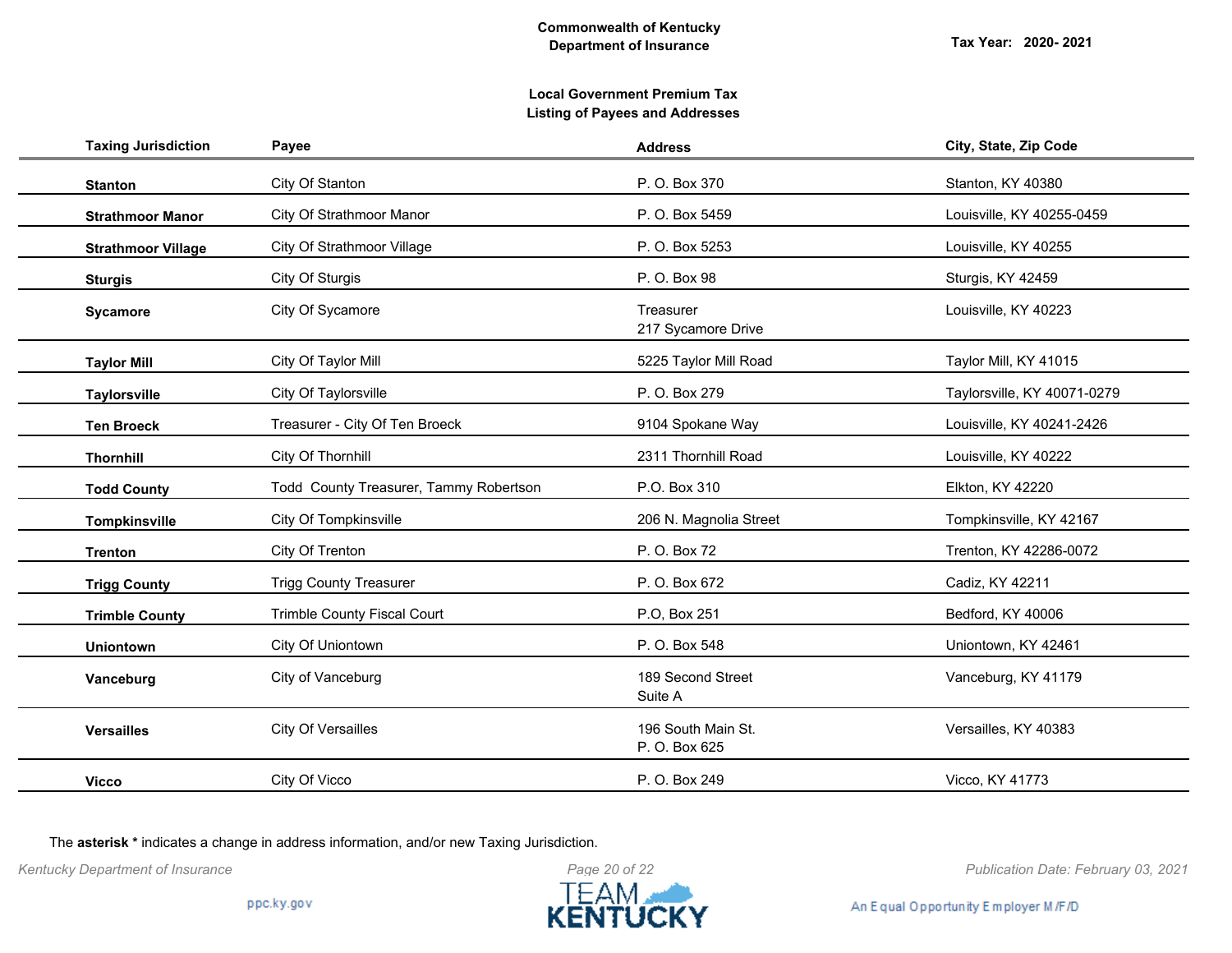| <b>Taxing Jurisdiction</b> | Payee                              | <b>Address</b>                                     | City, State, Zip Code      |
|----------------------------|------------------------------------|----------------------------------------------------|----------------------------|
| <b>Villa Hills</b>         | City Of Villa Hills                | c/o Heritage Bank<br>P.O. Box 651                  | Burlington, KY 41005       |
| <b>Vine Grove</b>          | City Of Vine Grove                 | 300 West Main Street                               | Vine Grove, KY 40175-1398  |
| Walton                     | City Of Walton                     | 40 North Main Street<br>P. O. Box 95               | Walton, KY 41094           |
| Warsaw                     | City Of Warsaw                     | P. O. Box 785                                      | Warsaw, KY 41095           |
| <b>Washington County</b>   | <b>Washington County Treasurer</b> | P. O. Box 126                                      | Springfield, KY 40069-0126 |
| <b>Watterson Park</b>      | City Of Watterson Park             | P. O. Box 32391                                    | Louisville, KY 40232       |
| Wayland                    | City Of Wayland                    | P. O. Box 293                                      | Wayland, KY 41666          |
| <b>Wayne County</b>        | <b>Wayne County Treasurer</b>      | P. O. Box 439                                      | Monticello, KY 42633       |
| Wellington                 | City Of Wellington                 | Judith L. Kaleher Treasurer<br>3003 Spencer Avenue | Louisville, KY 40205       |
| <b>West Buechel</b>        | City Of West Buechel               | 3705 Bashford Avenue                               | Louisville, KY 40218       |
| <b>West Liberty</b>        | <b>City Of West Liberty</b>        | 565 Main Street                                    | West Liberty, KY 41472     |
| <b>West Point</b>          | City Of West Point                 | 509 Elm Street                                     | West Point, KY 40177       |
| Westwood                   | City Of Westwood                   | P.O. Box 221287                                    | Louisville, KY 40252-1287  |
| Wheatcroft                 | City Of Wheatcroft                 | 32 Main Street<br>P. O. Box 42                     | Wheatcroft, KY 42463-0042  |
| Wheelwright                | City Of Wheelwright                | P. O. Box 365                                      | Wheelwright, KY 41669      |
| <b>White Plains</b>        | City Of White Plains               | P. O. Box 399                                      | White Plains, KY 42464     |
| Whitesburg                 | City Of Whitesburg                 | 38 East Main Street                                | Whitesburg, KY 41858       |
| Whitesville                | City Of Whitesville                | P. O. Box 51                                       | Whitesville, KY 42378      |

The **asterisk \*** indicates a change in address information, and/or new Taxing Jurisdiction.



*Kentucky Department of Insurance Publication Date: February 03, 2021*